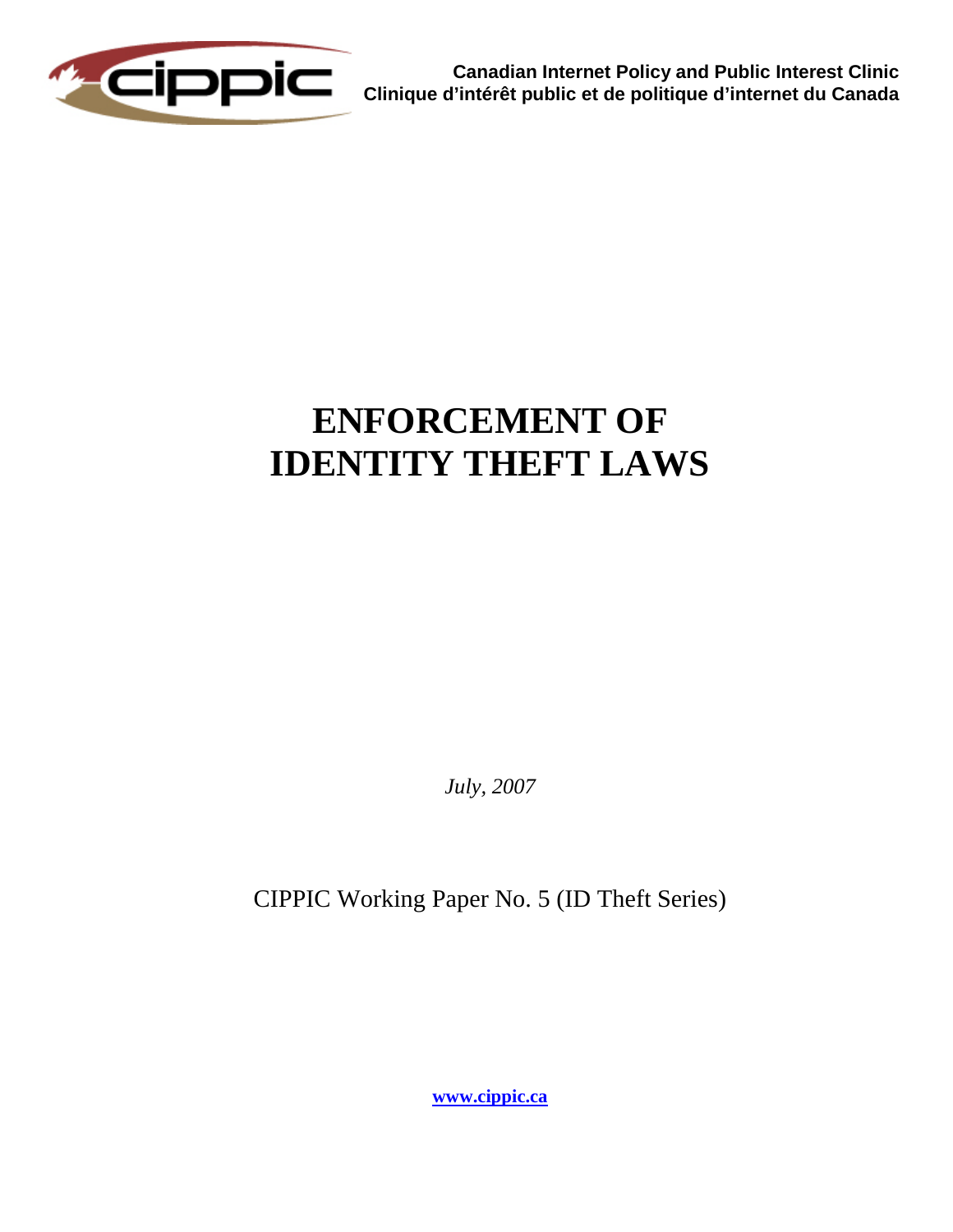#### **CIPPIC Identity Theft Working Paper Series**

This series of working papers, researched in 2006, is designed to provide relevant and useful information to public and private sector organizations struggling with the growing problem of identity theft and fraud. It is funded by a grant from the Ontario Research Network on Electronic Commerce (ORNEC), a consortium of private sector organizations, government agencies, and academic institutions. These working papers are part of a broader ORNEC research project on identity theft, involving researchers from multiple disciplines and four post-secondary institutions. For more information on the ORNEC project, see [www.ornec.ca](http://www.ornec.ca/) .

Senior Researchers: Wendy Parkes, Mark Erik Hecht Research Assistants: Thomas Legault, Janet Lo Project Director: Philippa Lawson

#### **Suggested Citation:**

CIPPIC (2007), "Enforcement of Identity Theft Laws", CIPPIC Working Paper No.5 (ID Theft Series), July 2007, Ottawa: Canadian Internet Policy and Public Interest Clinic.

#### **Working Paper Series:**

No.1: Identity Theft: Introduction and Background

No.2: Techniques of Identity Theft

No.3: Legislative Approaches to Identity Theft

No.3A: Canadian Legislation Relevant to Identity Theft: Annotated Review

No.3B: United States Legislation Relevant to Identity Theft: Annotated Review

No.3C: Australian, French, and U.K. Legislation Relevant to Identity Theft: Annotated Review

No.4: Caselaw on Identity Theft

No.5: Enforcement of Identity Theft Laws

No.6: Policy Approaches to Identity Theft

No.7: Identity Theft: Bibliography

#### **CIPPIC**

The Canadian Internet Policy and Public Interest Clinic (CIPPIC) was established at the Faculty of Law, University of Ottawa, in 2003. CIPPIC's mission is to fill voids in law and public policy formation on issues arising from the use of new technologies. The clinic provides undergraduate and graduate law students with a hands-on educational experience in public interest research and advocacy, while fulfilling its mission of contributing effectively to the development of law and policy on emerging issues.

Canadian Internet Policy and Public Interest Clinic (CIPPIC) University of Ottawa, Faculty of Law 57 Louis Pasteur, Ottawa, ON K1N 6N5 tel: 613-562-5800 x2553 fax: 613-562-5417 www.cippic.ca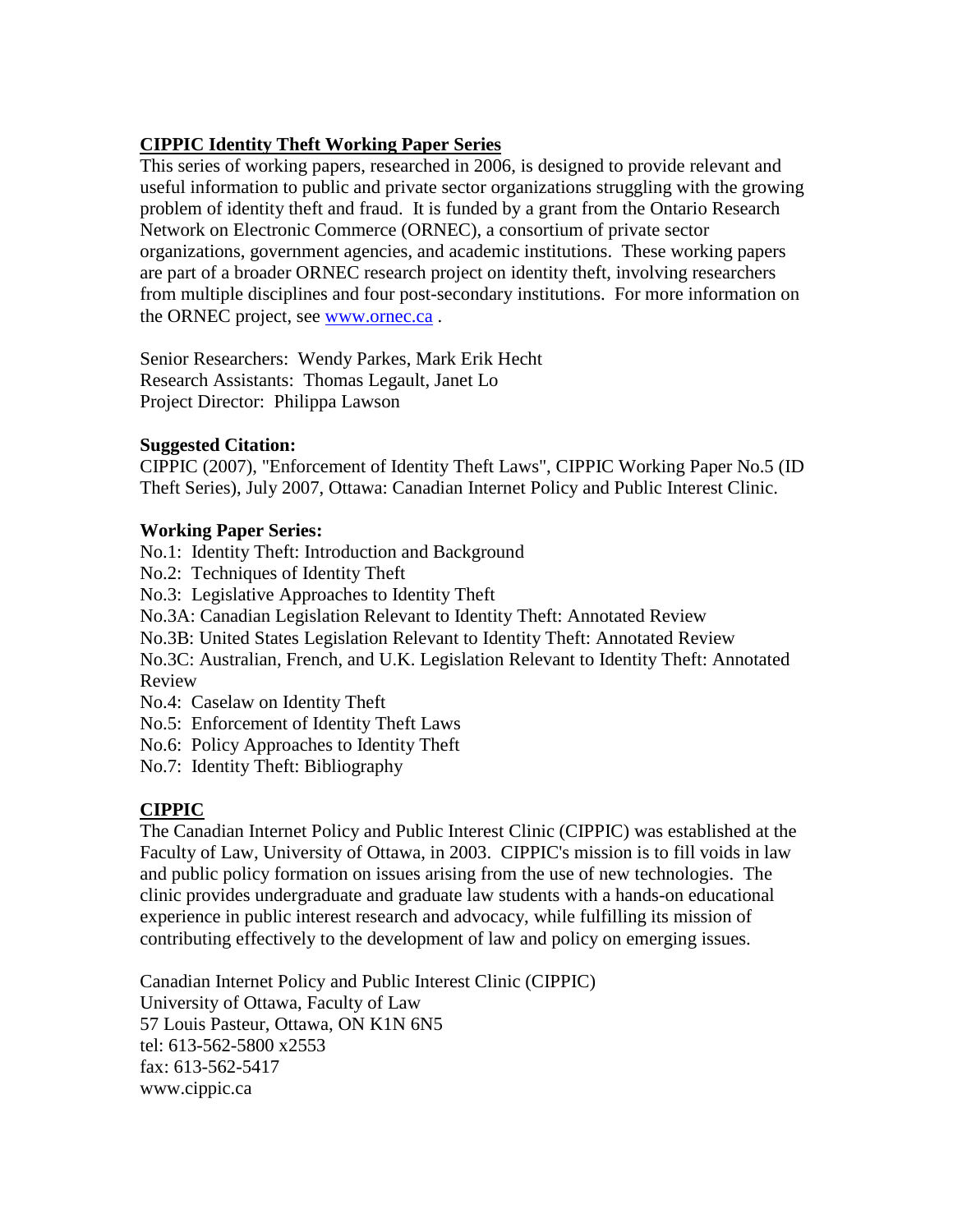## **TABLE OF CONTENTS**

## Page

| 1.             |                                                                                                                                                              |  |
|----------------|--------------------------------------------------------------------------------------------------------------------------------------------------------------|--|
| 2.             |                                                                                                                                                              |  |
|                | 2.1<br>2.1.1<br>2.1.2<br>2.2.<br>2.2.1<br>2.2.1.1<br>2.2.1.2<br>2.2.2<br>2.2.2.1                                                                             |  |
|                | 2.2.2.2                                                                                                                                                      |  |
| 3.<br>4.       | 3.1                                                                                                                                                          |  |
| 5 <sub>1</sub> |                                                                                                                                                              |  |
|                | 5.1.<br>5.2.<br>5.3.<br>5.4.<br>5.5.<br>FAILURE BY VICTIMS AND ORGANIZATIONS TO REPORT THEFT AND FRAUD  12<br>5.6.<br>5.7.<br>5.8.<br>5.9.<br>5.10.<br>5.11. |  |
| 6.             |                                                                                                                                                              |  |
| 7.             |                                                                                                                                                              |  |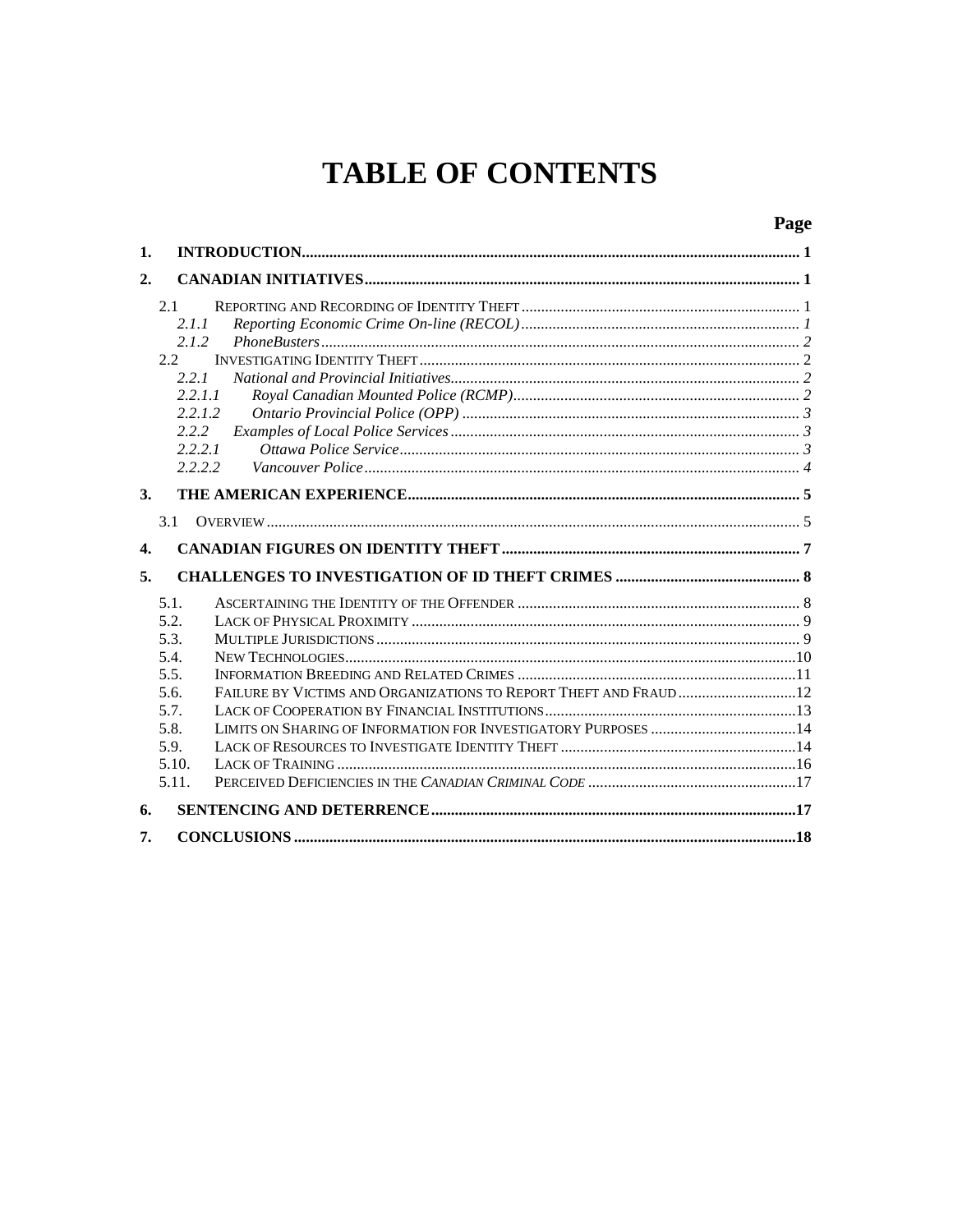#### **EXECUTIVE SUMMARY**

This paper identifies and discusses issues regarding the investigation and prosecution of identity theft crimes. It reviews the challenges facing law enforcement agencies, many of which stem from the inter-jurisdictional nature of such crimes as well as the lag time between the acts of theft or fraud and their discovery. The cross-jurisdictional nature of identity theft calls for the collaboration between different agencies, while the increasingly sophisticated techniques used by identity thieves results in thieves often being one step ahead of law enforcement agencies.

Despite these challenges, there have been many successes on the law enforcement front. Improved awareness and training on the part of law enforcement agencies, closer attention to victim concerns, and inter-jurisdictional cooperation between law enforcement agencies appear to be helping police in their efforts to catch and prosecute identity thieves.

#### **NOTE RE TERMINOLOGY**

The term "identity theft", as used in this Working Paper series, broadly refers to the combination of unauthorized collection and fraudulent use of another's personal information. It thus encompasses a number of activities, including the collection of personal information (which may or may not be undertaken in an illegal manner), the creation of false identity documents, and the fraudulent use of the personal information. Many commentators have pointed out that the term "identity theft" is commonly used to mean "identity fraud" and that the concepts of "theft" and "fraud" should be separated. While we have attempted to separate these concepts, we use the term "identity theft" in the broader sense described above. This issue of terminology is discussed further in this first paper of the ID Theft Working Paper series.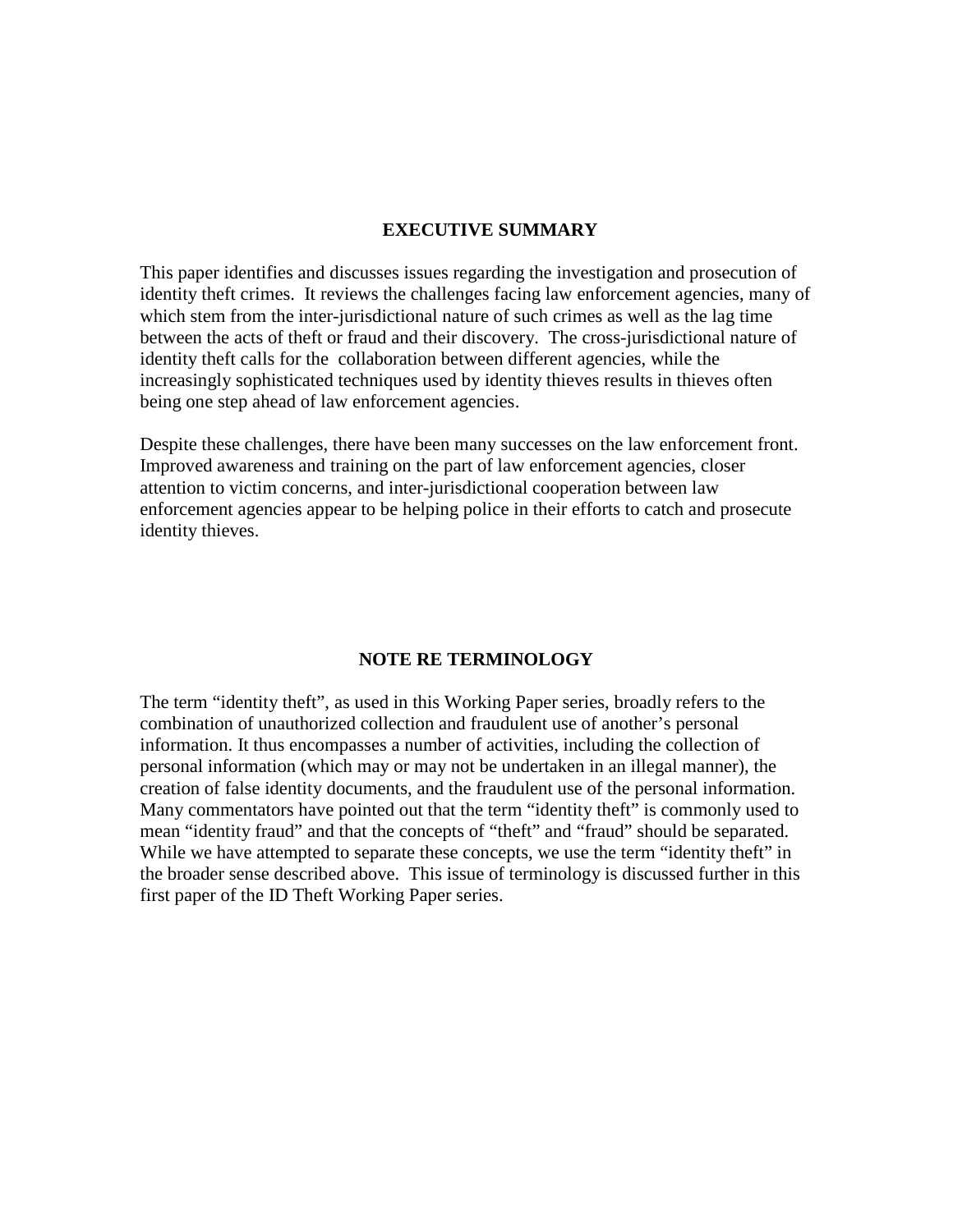#### <span id="page-4-0"></span>1. **INTRODUCTION**

Law enforcement agencies play a central role in combating identity theft and in assisting victims. Yet, investigating and prosecuting cases of identity theft present several significant challenges to law enforcement agencies. According to one of Canada's leading police forces, identity theft is *the* most difficult crime to investigate.<sup>[1](#page-4-4)</sup>

Various actors within government and law enforcement agencies are involved in the investigation and prosecution of identity theft. While federal and provincial departments play a role, the central responsibility often falls on the shoulders of local police forces. Identity theft laws cannot be effective if local law enforcement agencies lack the resources to investigate identity theft and collect evidence required for successful prosecutions. [2](#page-4-5)

While identity theft raises enforcement issues common to other types of crime, it also poses its own set of unique challenges. This paper examines those challenges and reviews how they are being addressed by law enforcement agencies in Canada and the United States (U.S.). As will be seen, many reports have been published documenting the American experience. Thus far, no equivalent studies have been conducted in Canada and, as such, interviews with law enforcement officials coupled with police commentary in mainstream media are solely relied upon to inform the Canadian perspective.

## <span id="page-4-1"></span>2. **CANADIAN INITIATIVES**

#### <span id="page-4-2"></span>2.1 Reporting and Recording of Identity Theft

#### <span id="page-4-3"></span>*2.1.1 Reporting Economic Crime On-line (RECOL)*

In Canada, the Royal Canadian Mounted Police (RCMP) has created a Web-based initiative known as "Reporting Economic Crime On-line" (RECOL). RECOL is an integrated partnership between international, federal and provincial law enforcement agencies.I It includes regulators and private commercial organizations that have investigative interest in receiving a copy of economic crime complaints.<sup>[3](#page-4-6)</sup> RECOL recommends which law enforcement, regulatory agency or private organization should take the lead in conducting the initial investigation. It also provides real time data on current trends and support for prevention and awareness.

<span id="page-4-4"></span><sup>&</sup>lt;sup>1</sup> Ottawa Police Service, Media Release, "Canadian and American Strategy to Combat Identity Theft" (6 September 2005), online:

<sup>&</sup>lt;http://www.ottawapolice.ca/en/serving\_ottawa/media\_room/news.cfm?nr\_id=2708>.

<span id="page-4-5"></span><sup>2</sup> Philippa Lawson and John Lawford, *Identity Theft: the Need for Better Consumer Protection* (Ottawa: Public Interest Advocacy Centre, November 2003), online: < http://www.piac.ca/financial/full\_report> at 35 [PIAC Report].

<span id="page-4-6"></span> $3$  Reporting Economic Crime On-line (RECOL), online:  $\langle$ http://www.recol.ca/>.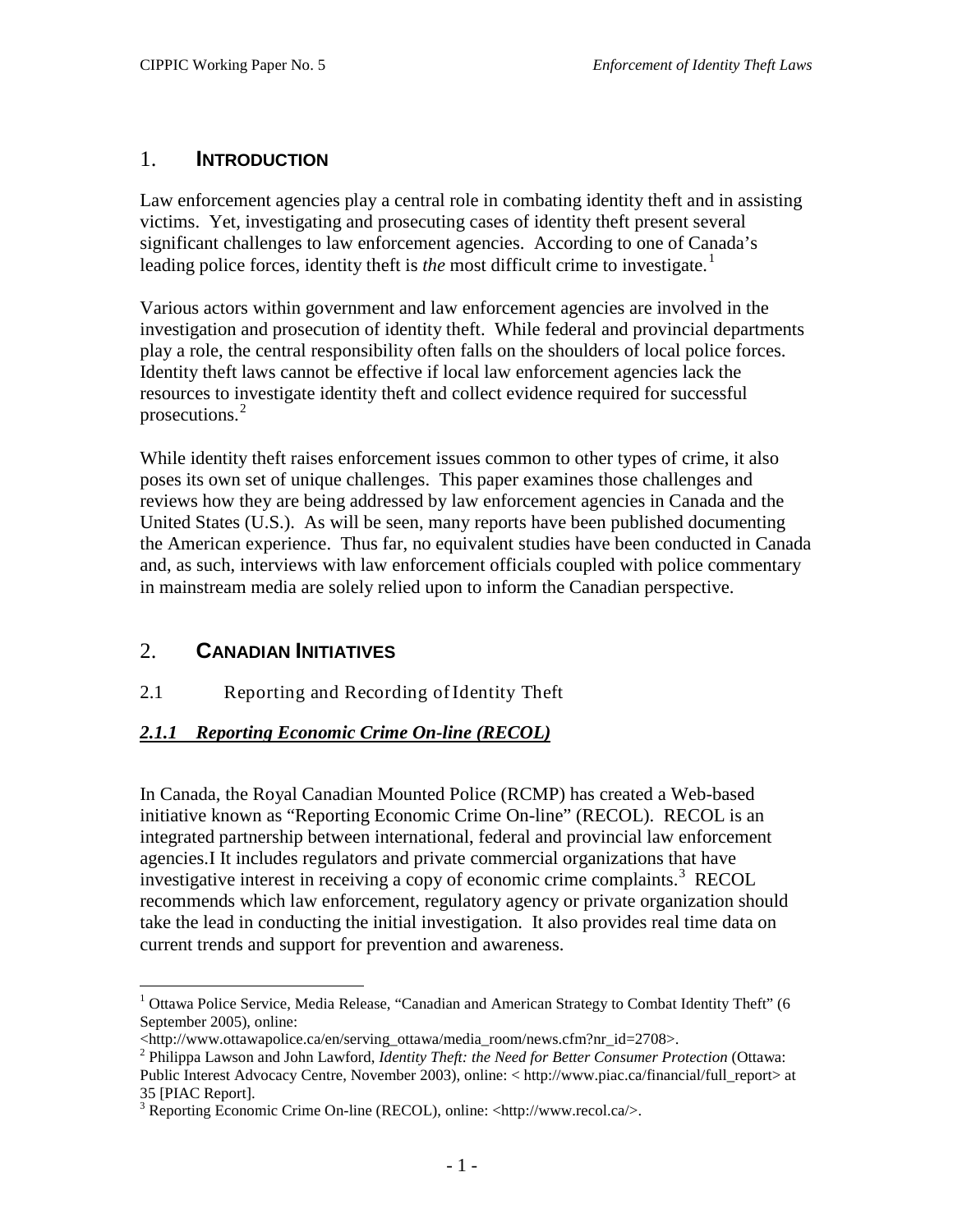#### <span id="page-5-0"></span>*2.1.2 PhoneBusters*

Another popular reporting organization in the context of identity theft is PhoneBusters, which was launched in 1993 by the Ontario Provincial Police (OPP) to counter telemarketing fraud. The RCMP and the federal Competition Bureau have since joined as secondary partners in the initiative. PhoneBusters is the central agency in Canada that collects information on telemarketing, advanced fee fraud letters and identity theft complaints.<sup>[4](#page-5-4)</sup> PhoneBusters also plays an educational role for victims of mass marketing scams but does not appear to take part in the investigative or law enforcement process itself.

PhoneBusters' mandate is to facilitate the prosecution of fraud. Its original focus was purely fraudulent telemarketing but has since expanded; however, it remains mainly focused on financial fraud. Not all data compiled by PhoneBusters pertains to identity theft, as many are mass marketing or telemarketing scams. In the realm of identity theft, PhoneBusters tracks complaints of financial victimization as the result of "scams". Thus, the identity theft data that PhoneBusters collects tends to focus on financial identity theft as opposed to identity theft used by criminals to establish aliases. Although PhoneBusters does not publish a definition for identity theft, the organization's Website explains:

When an impostor co-opts your name, your Social Insurance Number (SIN), your credit card number, or some other piece of your personal information for their use – in short when someone appropriates your personal information without your knowledge – it's a crime, pure and simple.<sup>[5](#page-5-5)</sup>

As such, their definition of identity theft mirrors the one used for the purposes of this paper.

<span id="page-5-1"></span>2.2 Investigating Identity Theft

#### <span id="page-5-2"></span>*2.2.1 National and Provincial Initiatives*

#### <span id="page-5-3"></span>*2.2.1.1 Royal Canadian Mounted Police (RCMP)*

Although the RCMP does not have an identity theft unit *per se*, its Commercial Crime Branch and its various sub-agencies are involved in investigations related to bankruptcy, counterfeit currency, frauds against the federal government and other types of white-

<span id="page-5-4"></span> $4$  PhoneBusters, online: <http://www.phonebusters.com/english/aboutus.html>.

<span id="page-5-5"></span><sup>5</sup> PhoneBusters online: <ttp://www.phonebusters.com/english/recognizeit\_identitythe.html>.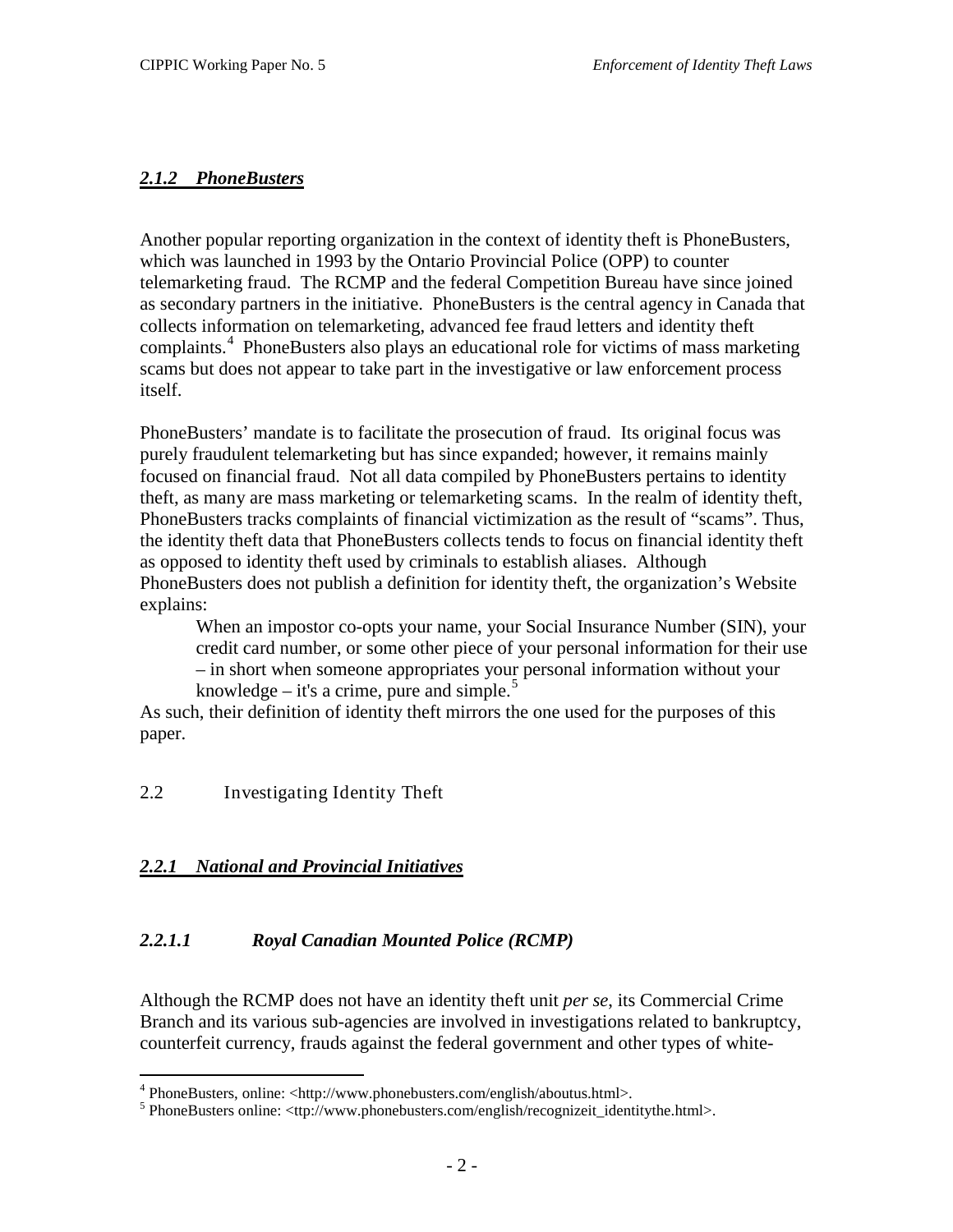collar crime at the local, regional, provincial, national and international levels.<sup>[6](#page-6-3)</sup> Located in Ottawa, the Bureau for Counterfeit and Document Examinations provides expertise on counterfeits and documents.<sup>[7](#page-6-4)</sup> The Counterfeit Analysis Program examines suspect travel documents to determine if they are genuine. In addition to examining passports and visas, the program focuses on suppressing the manufacture and distribution of counterfeit payment cards within Canada. The Documents Section examines questionable documents to identify the author, method of protection to see if they have been altered. The RCMP maintains liaison with the U.S. Secret Service and with Interpol for international counterfeit investigations.

## <span id="page-6-0"></span>*2.2.1.2 Ontario Provincial Police (OPP)*

The Ontario Provincial Police has an Identity Theft Team located in Orillia, Ontario. The OPP also houses an Electronic Crime Section which provides specialized investigative services to OPP regions and Ontario municipal police services when facing investigations in which electronic equipment or the internet are identified as the key elements of the investigation.<sup>[8](#page-6-5)</sup> The growth of the electronic market and access to high-speed internet has had a significant impact on the number and diversity of requests for assistance received by the Electronic Crime Section. The OPP is a member of the Canadian Bankers Association and Fraud Investigators of Canada who provide up-to-date information to the OPP as identity theft and fraud techniques evolve.<sup>[9](#page-6-6)</sup>

## <span id="page-6-1"></span>*2.2.2 Examples of Local Police Services*

#### <span id="page-6-2"></span>*2.2.2.1 Ottawa Police Service*

Identity theft has been identified as the leading Ottawa scam for  $2006$ .<sup>[10](#page-6-7)</sup> Ottawa's local police force has an Organized Fraud Section devoted to investigating fraud matters and

<span id="page-6-3"></span> <sup>6</sup> Royal Canadian Mounted Police, Commercial Crime Branch, online: <http://www.rcmp-

<span id="page-6-4"></span>grc.gc.ca/fio/commercial\_crime\_e.htm>.<br>
<sup>7</sup> Royal Canadian Mounted Police, Bureau for Counterfeit and Document Examinations, online:<br>
<http://www.rcmp-grc.gc.ca/factsheets/fact\_bcde\_e.htm>.

<span id="page-6-5"></span>

<sup>&</sup>lt;sup>8</sup> Ontario Provincial Police, Investigation Support Bureau, online:<br>  $\langle$ http://opp.ca/Organization/InvestigationsOrganizedCrime/opp\_000457.html>.

<span id="page-6-6"></span> $9$  Interview of Sergeant Detective Debbie Bell of PhoneBusters by Janet Lo (31 May 2007) [Interview with OPP Sgt. Det. Bell].

<span id="page-6-7"></span><sup>10</sup> Jon Willing, "In fraud we trust: Identity theft tops chart in Ottawa scams", *The Ottawa Sun* (10 July 2007), online: <http://www.ottawasun.com/News/OttawaAndRegion/2007/07/10/4327210-sun.html> ["In fraud we trust"]. It is important to note that the article itself does not specify a definition of identity theft. That said, the language is likely consistent with the term used Ottawa Police Services since the list of "scams" cited was compiled by the fraud detective squad. In our interview with Sgt. Harper of the Ottawa Police Organized Fraud Section, he did not specify a definition of "identity theft" as used by their department; however he did use examples of credit card and debit card fraud and title and mortgage fraud as cases of identity theft in which his team would investigate.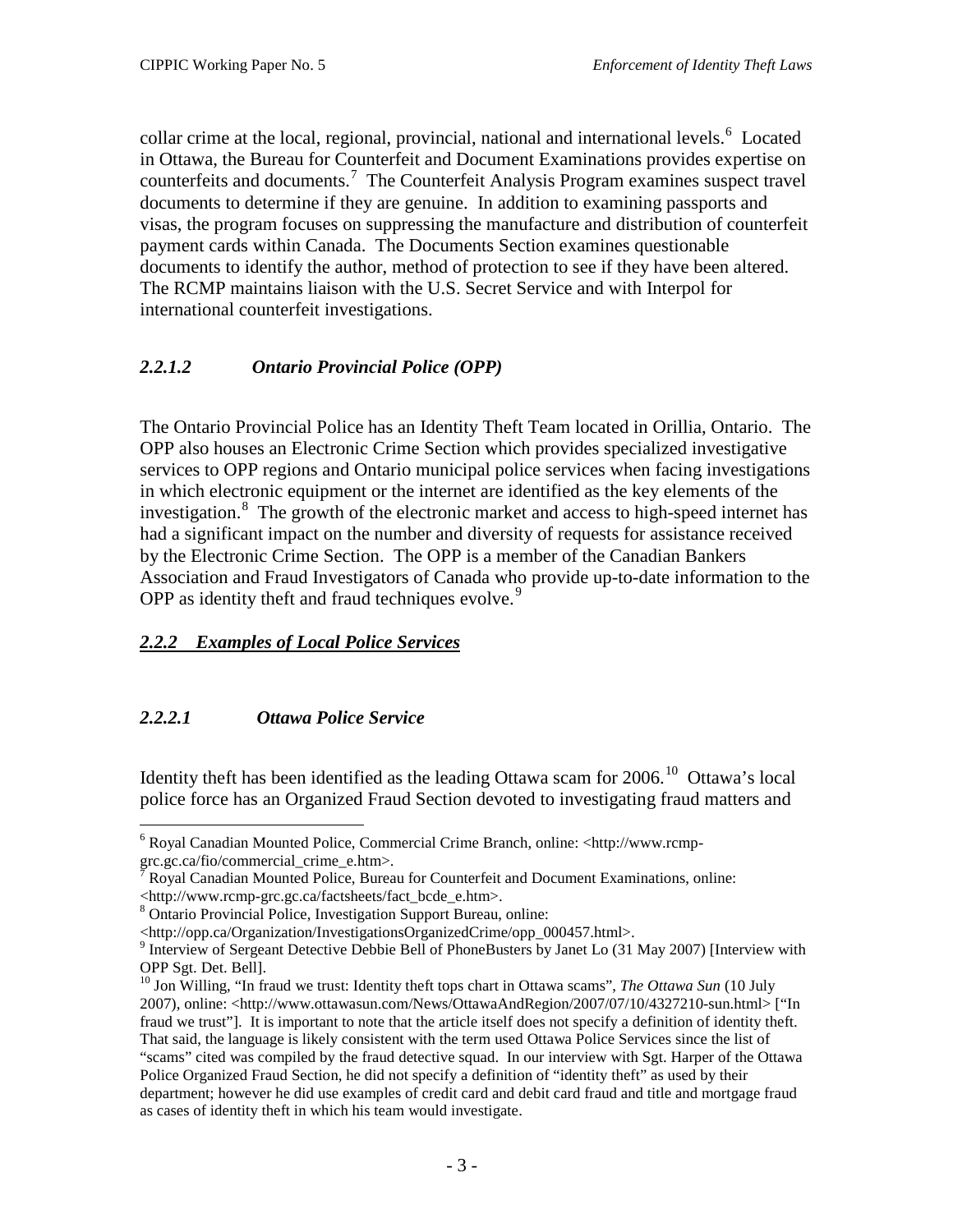trends that can be linked, tracked and documented. $11$  Police officers in the Organized Fraud Section investigate all types of fraud including credit card and debit card fraud, counterfeit documents and identity theft. The Organized Fraud Section also investigates phishing and other cyber crimes. That being said, the Organized Fraud Section only investigates fraud that has an "organized" component. The section is comprised of a general investigative team, a debit card fraud team, a credit card fraud team and a corporate fraud team.<sup>[12](#page-7-2)</sup>

The Ottawa Police collaborates with other law enforcement agencies to share their corporate knowledge. Police officials meet on a monthly basis to share information with other local police services, especially those in Montreal and Toronto, as scams tend to target larger urban centres and then migrate to Ottawa. Partnerships with the OPP and RCMP are maintained. As well, the Ottawa Police Organized Fraud Section meets with the Federal Bureau of Investigation (FBI), the U.S. Secret Service, Interpol and banking institutions on a monthly basis.<sup>[13](#page-7-3)</sup>

## <span id="page-7-0"></span>*2.2.2.2 Vancouver Police*

The Identity Theft Task Force (ITTF) was initiated by the Vancouver Police Department in early 2005.<sup>[14](#page-7-4)</sup> Its mission is to target suspects involved in identity theft, mail theft and crimes committed for the purposes of gathering personal and financial information. These crimes range from break and enter at medical offices to theft from cars and mail boxes. A liaison has been set up with financial institutions, insurance companies, retail investigators and other businesses to facilitate the pooling of resources to combat identity theft. Establishing an intelligence databank is a priority for the ITTF. It has also created initiatives such as the "bait mail" program and "postal key warning".<sup>[15](#page-7-5)</sup> The Task Force works closely with a Special Crown Prosecutor and a Canada Post Inspector. As well as conducting investigations, the ITTF provides training materials and briefings to law enforcement officers.

<span id="page-7-1"></span><sup>&</sup>lt;sup>11</sup> Ottawa Police, Organized Fraud Section, online:<br><http://www.ottawapolice.ca/en/serving ottawa/support units/fraud main.cfm>.

<span id="page-7-2"></span> $12$  Interview of Sergeant Jamie Harper of the Ottawa Police by Janet Lo (6 June 2007) [Interview with Ottawa Police Sgt. Harper].<br><sup>13</sup> Ibid.

<span id="page-7-3"></span>

<span id="page-7-4"></span><sup>&</sup>lt;sup>14</sup> Vancouver Police Department, Patrol Support Section, online:

<sup>&</sup>lt;http://www.city.vancouver.bc.ca/police/operations/patrolsupport>.

<span id="page-7-5"></span><sup>&</sup>lt;sup>15</sup> The bait mail program involves police officers drafting carefully crafted e-mails to use as "bait" to "catch" Internet scammers. (See also "Scamming the scammers: Web vigilantes work hard to bait email thieves" on ZDNet, online: <http://government.zdnet.com/?p=3283>.) The postal key warning is an initiative where local law enforcement educates their communities on the dangers of easily accessible mailboxes.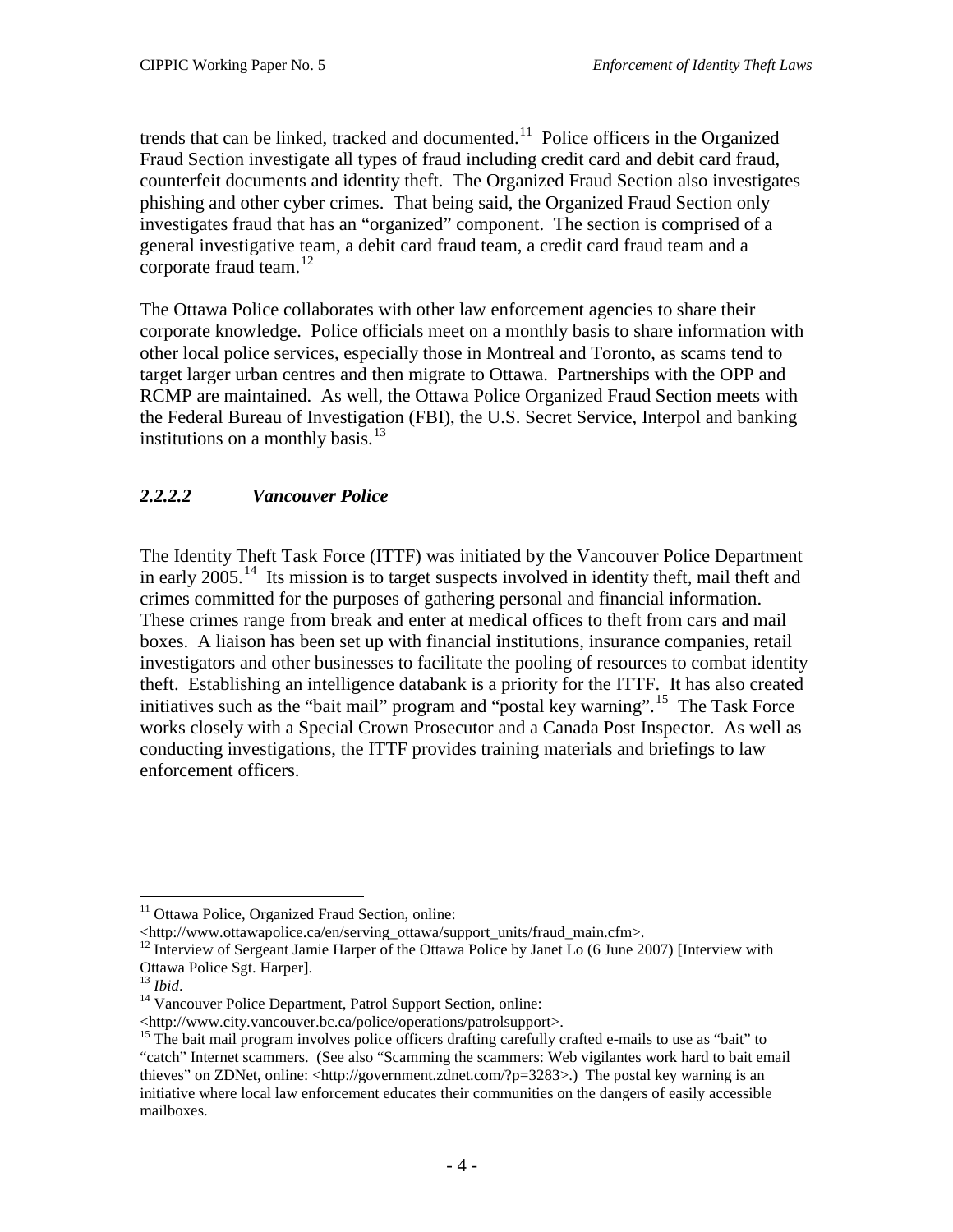## <span id="page-8-0"></span>3. **THE AMERICAN EXPERIENCE**

#### <span id="page-8-1"></span>3.1 **OVERVIEW**

Law enforcement agencies in the U.S. have made strides in combating identity theft in recent years. As noted by one academic, "[I]t is in the area of law enforcement where perhaps the greatest progress has been made so far in the fight against ID theft."<sup>[16](#page-8-2)</sup> In particular, there appears to be an increased willingness of police to write, and make available to victims, identity theft reports and form task forces combining the expertise of law enforcement officers from different jurisdictions and between levels of government.

Task forces, both formal and informal, enable the pooling of resources, information, and expertise.<sup>[17](#page-8-3)</sup> As well as participating in federal initiatives, many states have created their In the U.S., no single federal agency has jurisdiction over identity theft crimes. own task forces to assist in cross-jurisdictional high technology crimes such as identity theft and driver's licence fraud. These task forces also educate law enforcement agencies and assist victims.

Since 2002, a group of U.S. federal law enforcement and regulatory agencies (including the Department of Justice, the Postal Inspection Service, the Secret Service and the Federal Trade Commission (FTC)) have jointly sponsored a series of regional training seminars for state and local law enforcement authorities throughout the country. The participating agencies and the American Association of Motor Vehicle Administrators have conducted many one-day seminars. These seminars include practical guidance and information resources for state and local police, sheriffs and prosecutors on how to respond to and investigate identity theft.<sup>[18](#page-8-4)</sup>

Other initiatives include the National White Collar Crime Center<sup>[19](#page-8-5)</sup> which provides support for agencies investigating high tech crimes and the International Association of Financial Crimes Investigators<sup>[20](#page-8-6)</sup> which works to prevent financial fraud worldwide. Despite the plethora of resources available, a survey performed in 2003 suggests that law enforcement personnel are not always aware of these initiatives and the services they provide. [21](#page-8-7)

<span id="page-8-2"></span> <sup>16</sup> Bob Sullivan, *Your Evil Twin: Behind the Identity Theft Epidemic* (Hoboken, New Jersey: John Wiley & Sons; 2004) at 159 [Sullivan].

<span id="page-8-3"></span><sup>&</sup>lt;sup>17</sup> Graeme R. Newman and Megan M. McNally, *Identity Theft Literature Review: Report to the U.S. Department of Justice* (July 2005), online: <http://www.ncjrs.gov/pdffiles1/nij/grants/210459.pdf> at 51[Newman and McNally].

<span id="page-8-4"></span><sup>18</sup> Bi-national Working Group on Cross-Border Mass Marketing Fraud, *A Report to the Minister of Public Safety and Emergency Preparedness Canada and the Attorney General of the United States: Identity Theft* (October 2004), online: <http://www.ps-sp.gc.ca/prg/le/bs/report-en.asp> at 47 [Bi-national Working Group Report].<br><sup>19</sup> National White Collar Crime Center, online: <http://www.nw3c.org/>.

<span id="page-8-6"></span><span id="page-8-5"></span><sup>&</sup>lt;sup>20</sup> International Association of Financial Crimes Investigators, online: <http://www.iafci.org/>.<br><sup>21</sup> Jennette Gayer, "Policing Privacy: Law Enforcement's Response to Identity Theft" (California:

<span id="page-8-7"></span>CALPIRG Education Fund, 2003), online: <http://www.calpirg.org/reports/policingprivacy2003.pdf> at 10 [Gayer].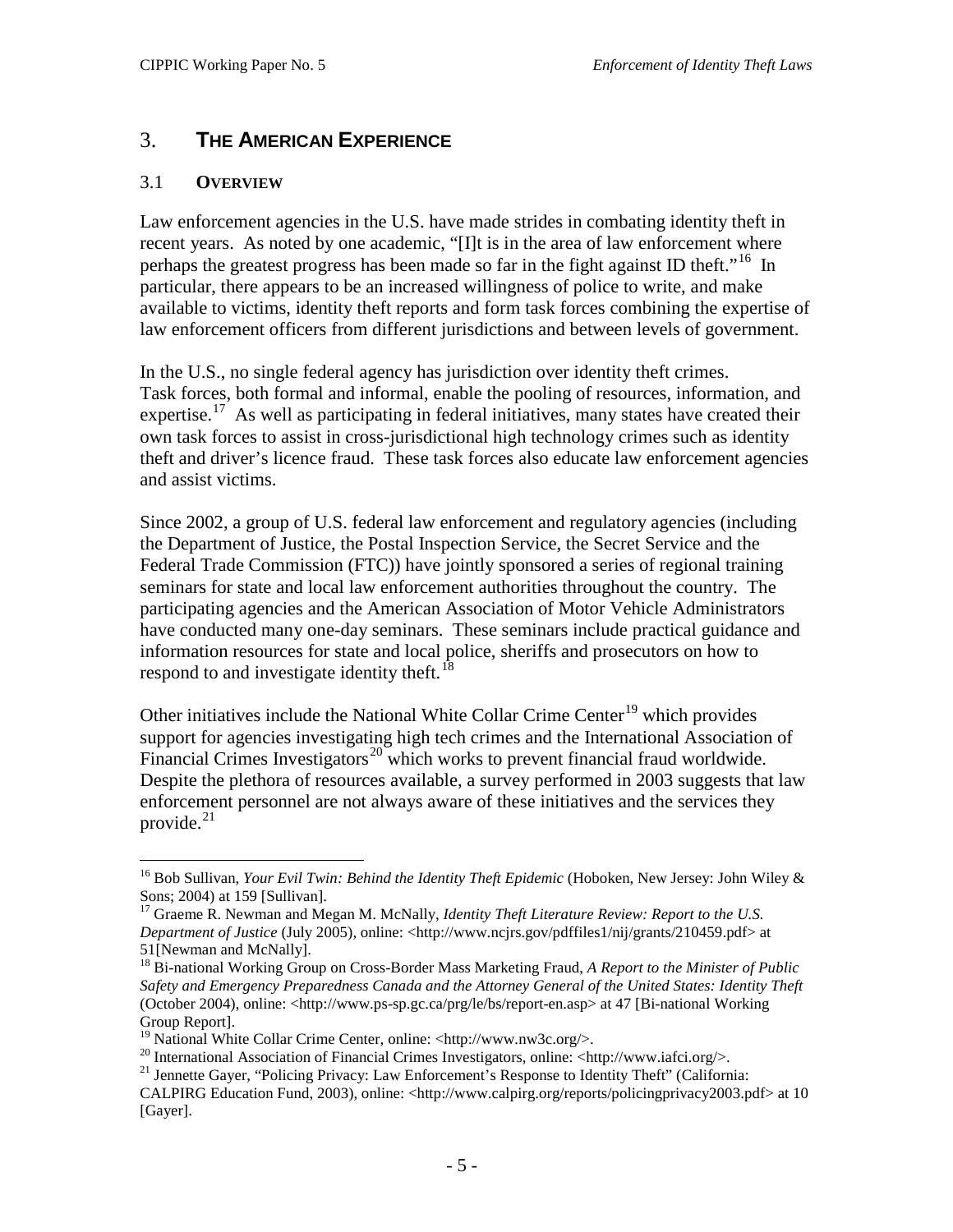The FBI also participates in identity theft investigations by partnering with task forces across the country and agencies such as the Federal Trade Commission (FTC). The FBI sponsors initiatives such as the National Identity Theft Working Group. This working group enables law enforcement, federal regulatory officials and members of the financial services industry to meet regularly to discuss identity theft with the aim of identifying and initiating long-term solutions. $^{22}$  $^{22}$  $^{22}$ 

On May 10, 2006 President George W. Bush signed an executive order establishing a new Identity Theft Task Force.<sup>[23](#page-9-1)</sup> The Task Force's mandate is to review the activities of executive branch departments; further improve the effectiveness and efficiency of the federal government's activities in the areas of identity theft awareness, prevention, detection, and prosecution; and promote and enhanced cooperation by federal departments and agencies with state and local authorities.

## **3.2 Reporting and Recording of Identity Theft**

Since 1998, the FTC has been the U.S. federal government's lead agency for combating identity theft. Among other things, it is responsible for gathering data on identity theft crimes. The FTC's Identity Theft Data Clearinghouse is the federal government's database for tracking identity theft complaints, which it defines as "…someone [using] your personally identifying information, like your name, Social Security number, or credit card number, without your permission, to commit fraud or other crimes".<sup>[24](#page-9-2)</sup> Victims of identity theft and consumer fraud can call a hotline to report their problems and receive information. Complaints are entered into the Data Clearinghouse. The Clearinghouse assists policy makers in their understanding of the techniques and scope of identity theft in the U.S. The Data Clearinghouse is shared electronically with other law enforcement agencies nationwide via the Consumer Sentinel project

Consumer Sentinel is a "one-stop, secure investigative cyber tool and complaint database" that provides hundreds of law enforcement agencies immediate access to internet cons, telemarketing scams and other consumer fraud-related complaints. [25](#page-9-3) Access to Consumer Sentinel is restricted to law enforcement agencies. Although it is a domestic tool, Canada's PhoneBusters is a leading partner of this initiative and some other Canadian law enforcement agencies do have access to Consumer Sentinel.

There are, however, limitations to their databases as not all federal agencies report to them.<sup>[26](#page-9-4)</sup> A 2002 report by the U.S. Government Accountability Office (GAO) concluded

<span id="page-9-1"></span><span id="page-9-0"></span><sup>22</sup> Renny Craats, *Identity Theft* (Canmore: Altitude Publishing, 2006) at 127 [Craats].<br><sup>23</sup> The White House, Office of the Press Secretary, "Executive Order: Strengthening Federal Efforts to Protect against Identity Theft" (10 May 2006), online:<br>
<http://www.whitehouse.gov/news/releases/2006/05/20060510-3.html>.

<span id="page-9-2"></span><sup>&</sup>lt;sup>24</sup> Consumer Sentinel, ID Theft Clearinghouse, online: <http://www.consumer.gov/sentinel/idtchart.htm>. See also: <http://www.ftc.gov/bcp/edu/microsites/idtheft/consumers/about-identity-theft.html>.<sup>25</sup> Consumer Sentinel, online: <http://www.consumer.gov/sentinel/about.htm>. <sup>26</sup> Gayer, *supra* note 21 at 15.

<span id="page-9-3"></span>

<span id="page-9-4"></span>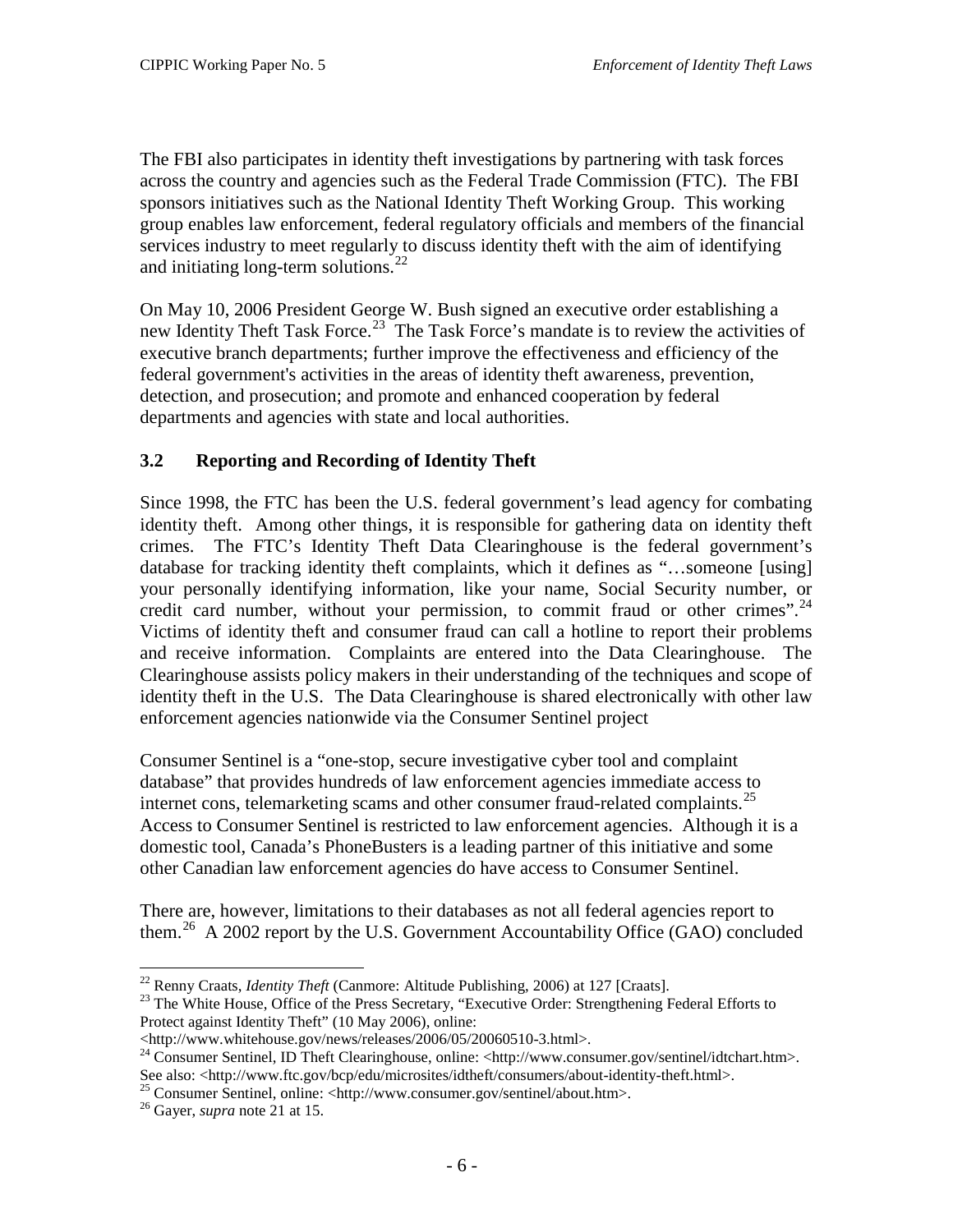that the single most effective step the federal government could take to combat identity theft would be to increase participation by U.S. police agencies in the Consumer Sentinel initiative which enables them to access the Data Clearinghouse.<sup>[27](#page-10-1)</sup> At the time the report was made, few of these agencies were linked to the Data Clearinghouse.

The FTC also makes resources available to assist residents who are identity theft victims and, working with other agencies, conducts training sessions nationally for law enforcement officers.

Other initiatives include the Internet Fraud Complaint Center (now known as the Internet Crime Complaint Center), a joint project of the FBI and the National White Collar Crime Center. It was established in 2000 in response to growing incidents of internet fraud.<sup>[28](#page-10-2)</sup> The Center provides victims of identity theft with a reporting mechanism and refers complaints to law enforcement and regulatory agencies. In its first five years, the Center had received over 100,000 complaints.<sup>[29](#page-10-3)</sup>

In 2000, the FBI reported 922 identity theft arrests. The same year, U.S. federal prosecutors filed  $2,172$  cases.<sup>[30](#page-10-4)</sup> In the U.S. it has been estimated that only one out of every 700 identity theft crimes is ever prosecuted.<sup>31</sup> One U.S. report found that on average, only 11% of identity theft cases are ever solved.<sup>[32](#page-10-6)</sup>

## <span id="page-10-0"></span>4. **CANADIAN FIGURES ON IDENTITY THEFT**

In contrast to the U.S, few statistics are kept on identity theft investigations and prosecutions in Canada. Statistics Canada and the Canadian Centre for Justice Statistics track statistics on "fraud" as a general category of property crime. Fraud, however, is not subdivided to parse out identity theft complaints.<sup>[33](#page-10-7)</sup> Police units track their statistics in a similar way. For example, the Ottawa Police sort their data by section, so the count of cases investigated by the Organized Fraud Section encompasses a broad set of fraud cases some of which are identity theft cases but many which are not.

That said, the statistics that are available are still worthy of note. The Organized Fraud Section of the Ottawa Police, by way of example, receives an average of 3,300 calls per year, 2,200 of which are "legitimate" fraud calls.<sup>[34](#page-10-8)</sup> It is estimated that in Ontario there

<span id="page-10-2"></span><span id="page-10-1"></span><sup>&</sup>lt;sup>27</sup> Sullivan, *supra* note 16 at 156.<br><sup>28</sup> Internet Crime Complaint Center, online: <http://www.ic3.gov/>.<br><sup>29</sup> Craats. *supra* note 22 at 129.

<span id="page-10-3"></span>

<span id="page-10-4"></span><sup>&</sup>lt;sup>30</sup> Bob Sullivan, "ID theft victims get little help: Law enforcement still struggling to keep up with crime"

<span id="page-10-7"></span><span id="page-10-6"></span>

<span id="page-10-5"></span>*MSNBC* (10 February 2003), online: <http://www.msnbc.msn.com/id/3078497>.<br><sup>31</sup> Sullivan, *supra* note 16 at 159.<br><sup>32</sup> Gayer, *supra* note 21 and Newman and McNally, *supra* note 17 at 58.<br><sup>33</sup> Statistics Canada, *Crime St* <http://www.statcan.ca/bsolc/english/bsolc?catno=85-002-X20060049251>. <sup>34</sup> Interview with Ottawa Police Sgt. Harper, *supra* note 12.

<span id="page-10-8"></span>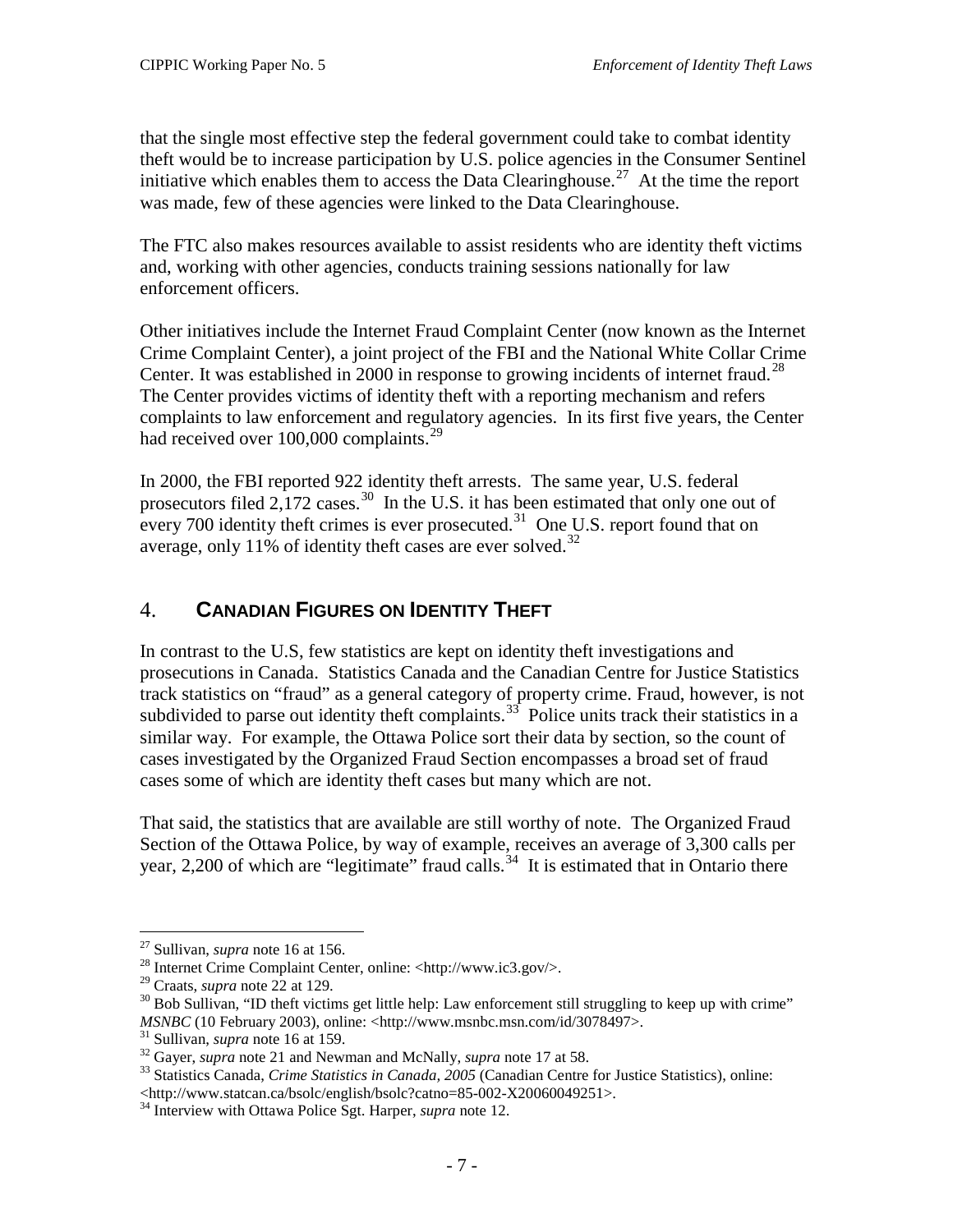are 1,400 to 1,800 calls reporting identity theft to law enforcement agencies every month. $35$ 

## <span id="page-11-0"></span>5. **CHALLENGES TO INVESTIGATION OF ID THEFT CRIMES**

#### <span id="page-11-1"></span>**5.1.** Ascertaining the Identity of the Offender

According to Canadian law enforcement agencies, the greatest challenge to enforcing identity theft laws is identifying the suspect- the prerequisite to beginning an investigation.<sup>[36](#page-11-3)</sup> A secondary challenge is the difficulty in identifying when, where and how the victim's identity was compromised. An investigation needs to narrow down the possible circumstances that allowed the victim's identity to be compromised.<sup>[37](#page-11-4)</sup>

Identity theft has become a lucrative business performed by professional criminals who are savvy, tech-smart, well-connected, organized and have the tools and resources to share information with each other.<sup>38</sup> A single offender may often use more than one identity or alias and thieves may use methods that make it difficult to trace their identity. This can complicate and confuse investigators.<sup>[39](#page-11-6)</sup> Technology therefore poses another challenge in ascertaining the offender: it is virtually impossible to track the source of scammers who use pay-as-you-go cell phones and devious email accounts.<sup>[40](#page-11-7)</sup> Law enforcement agents must rely heavily on tips in this regard.

To further complicate matters, it has been estimated that over 85% of fraud suspects provide a different name when they are arrested. Many suspects carry forged identification documents or legitimate identification documents obtained under the name of another person. Where the police are not satisfied with the identity provided by an arrested suspect, they can detain him or her until they are satisfied. $41$  Sometimes, identity theft is not discovered until after an individual has been prosecuted for a number of other crimes. $42$ 

Investigations are never abandoned but they may "go cold". Where an identity thief uses the same address in more than one fraud, a case can often be re-opened. PhoneBusters and RECOL are investigative aids to the police allowing them to find commonalities between similar crimes that are likely to have been perpetrated by the same thief. On occasion, PhoneBusters will compile an information package when there are a number of complaints with a common tie. PhoneBusters will give this information to whichever of

<span id="page-11-3"></span><span id="page-11-2"></span><sup>&</sup>lt;sup>35</sup> *Ibid.*<br><sup>36</sup> Interview with Ottawa Police Staff Sergeant Leo Janveau and Sergeant Investigator Ron Cooper by Thomas Legault (25 September 2006) [Interview with Ottawa Police Staff Sgt. Janveau and Sgt. Investigator Cooper].<br><sup>37</sup> Interview with OPP Det. Sgt. Bell, *supra* note 9.

<span id="page-11-5"></span><span id="page-11-4"></span><sup>&</sup>lt;sup>38</sup> Interview with Ottawa Police Sgt. Harper, *supra* note 12.<br><sup>39</sup> Interview with Ottawa Police Staff Sgt. Janveau and Sgt. Investigator Cooper, *supra* note 36.

<span id="page-11-8"></span><span id="page-11-7"></span><span id="page-11-6"></span><sup>&</sup>lt;sup>40</sup> Sergeant Ron Cooper, Ottawa Police, in "In fraud we trust", *supra* note 10.<br><sup>41</sup> Interview with Ottawa Police Staff Sgt. Janveau and Sgt. Investigator Cooper, *supra* note 36.<br><sup>42</sup> Interview with OPP Det. Sgt. Bell,

<span id="page-11-9"></span>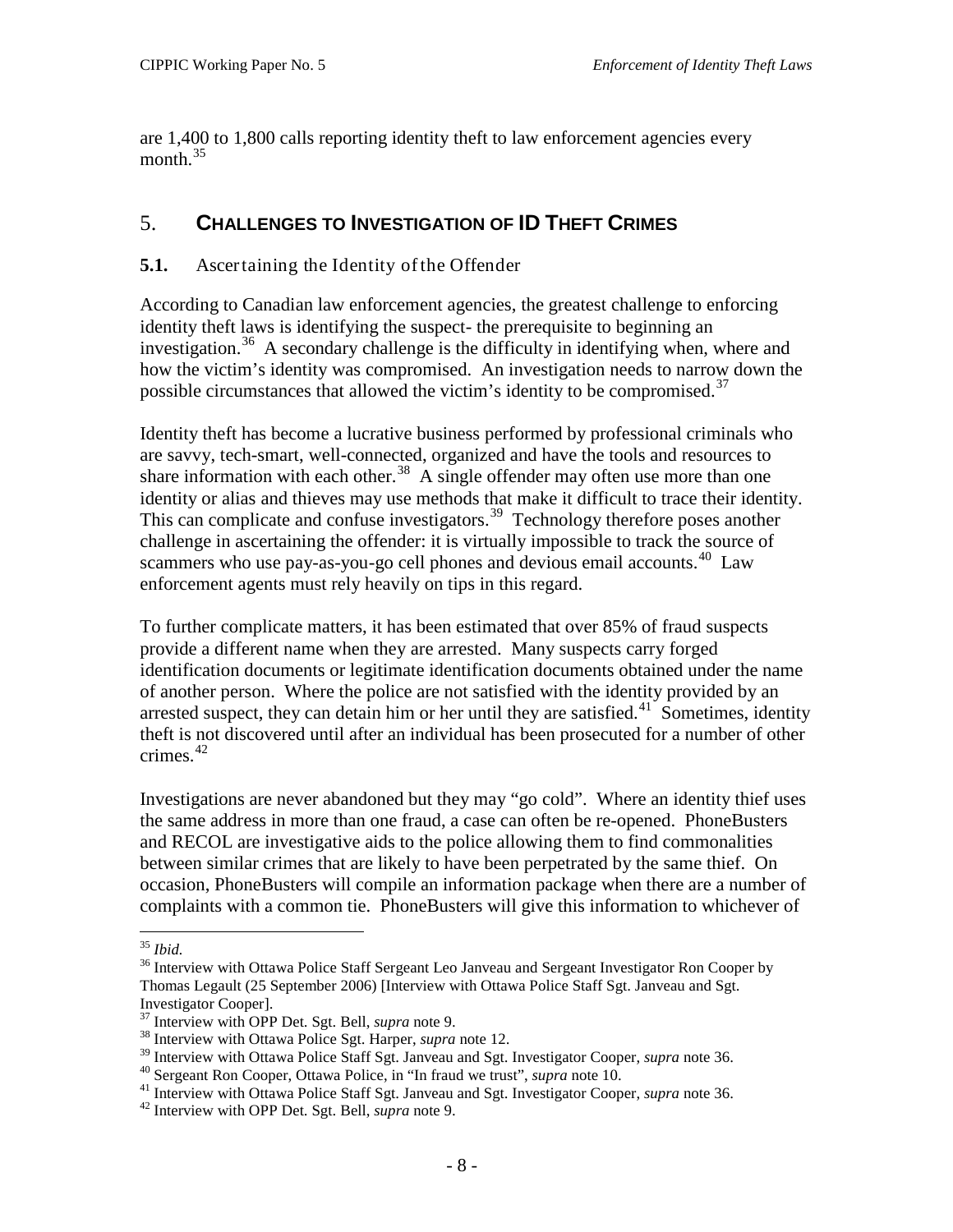their strategic partners is best able to investigate the scam, be it the local police service, institutional or corporate security or even law enforcement agencies outside of Canada.<sup>[43](#page-12-2)</sup>

## <span id="page-12-0"></span>**5.2.** Lack of Physical Proximity

One of the first challenges faced by law enforcement agencies is the fact that there may be a large geographical separation between the victim and the identity thief. In an ordinary theft case, police can isolate the neighbourhood and go door to door to talk to witnesses. In an identity theft case, traditional methodology no longer applies.<sup>[44](#page-12-3)</sup>

The standard model of law enforcement assumes that the commission of an offence involves physical proximity between the perpetrator and the victim.<sup>[45](#page-12-4)</sup> This assumption has shaped how law enforcement agencies approach criminal investigations. However, identity theft does not respect local, provincial, regional or international borders. Tracking down those responsible for the crime and forwarding the case for prosecution can become especially difficult when thief and victim are far apart.<sup>[46](#page-12-5)</sup>

## <span id="page-12-1"></span>**5.3.** Multiple Jurisdictions

The typical identity theft crime involves at least three parties: the thief, the victim(s) and the defrauded institution(s). A credit card may be stolen in one city and then used in another city or, as is more often the case, online. Fraudulently purchased items may then be shipped to an address in yet another city. The thief is usually in a different jurisdiction than the victim, especially when personal information belonging to the victim was acquired via the internet. The defrauded institution, such as a bank, might be headquartered in yet another jurisdiction.

In such a scenario, law enforcement agencies must deal with multiple jurisdictions which may have completely different laws or legal systems. Some businesses might refuse to provide information to law enforcement agencies from other jurisdictions unless they are served with search warrants or similar judicial instruments.

According to a recent U.S. survey, jurisdictional issues are the biggest hurdle faced by American law enforcement agencies in the investigation of identity theft crimes.<sup>[47](#page-12-6)</sup> A variety of these jurisdictional difficulties exist and law enforcement officials see the lack of inter-agency information sharing and cooperation as a challenge.<sup>[48](#page-12-7)</sup> Without such cooperation, determining which evidence laws apply is difficult. Such considerations may ultimately influence where the offenders are prosecuted.

<span id="page-12-4"></span>

<span id="page-12-3"></span><span id="page-12-2"></span><sup>&</sup>lt;sup>43</sup> *Ibid.*<br><sup>44</sup> Gayer, *supra* note 21 at 5.<br><sup>45</sup> Mohamed Chawki and Mohamed S. Abdel Wahab, "Identity Theft in Cyberspace: Issues and Solutions", (Spring 2006) vol. 11 no. 1 Lex Electronica at 5, online: <http://www.lex-electronica.org/articles/v11-

<span id="page-12-7"></span><span id="page-12-6"></span>

<span id="page-12-5"></span><sup>1/</sup>chawki\_abdel-wahab.pdf>.<br><sup>46</sup> Gayer, *supra* note 21 at 159.<br><sup>47</sup> Gayer, *supra* note 21.<br><sup>48</sup> Detective Joe Pendleton, Edmonton Police Force (presentation to Privacy and Security Conference, February 13-14, 2003, Victoria, B.C.), in PIAC Report, *supra* note 2 at 35.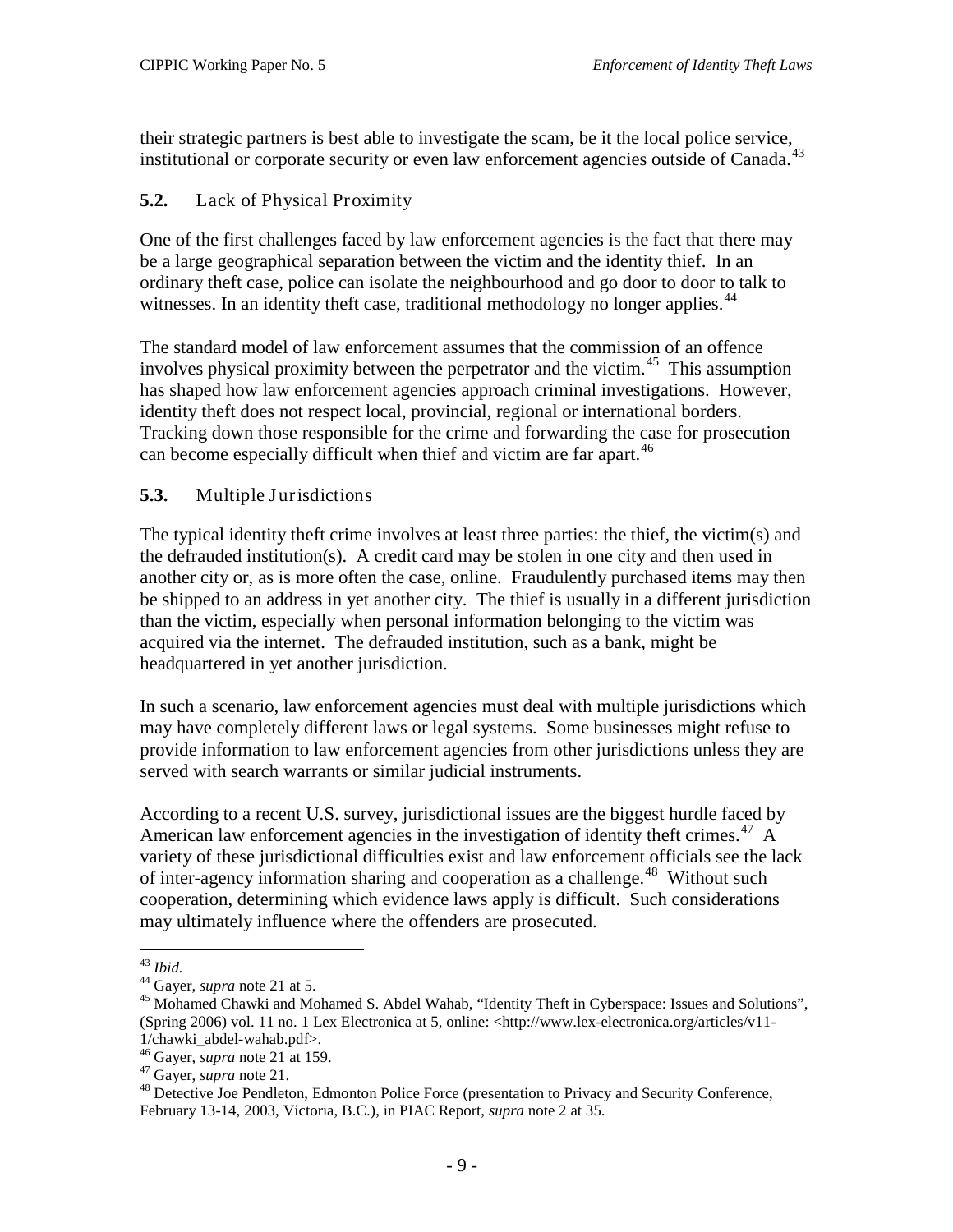Although Canadian law enforcement agencies must contend with the jurisdictional issues that arise from instances of international identity theft, the state jurisdictional issues that exist in the U.S. do not arise. The *Canadian Criminal Code*<sup>[49](#page-13-1)</sup> applies in all provinces and territories as does the *Canada Evidence Act*. [50](#page-13-2) However, with the advancements in technology and expansion of organized crime entities, identity theft has truly become an international crime. When the first phase of identity theft is committed via electronic means, the resultant fraud can occur anywhere in the world. A possible solution to this dilemma is the use of extra-territorial law within Canada.

Historically, there has been a legislative presumption against the extra-territorial application of public law statutes as a matter of statutory interpretation in both Canada and the U.S.. This is based on a historical reluctance to infringe on the sovereignty of other States by purporting to regulate conduct that occurs wholly within another jurisdiction.<sup>[51](#page-13-3)</sup> The modern approach differs, as it is based on the recognition that governmental authorities have a legitimate interest in activities that take place abroad but have an unlawful consequence within their jurisdiction. Similarly, authorities also have an interest in activities that take place within their jurisdiction but have unlawful consequences elsewhere. [52](#page-13-4) In *Libman*, the Supreme Court of Canada summarized the modern approach to territoriality:

...all that is necessary to make an offence subject to the jurisdiction of our courts is that a significant portion of the activities constituting that offence took place in Canada. As it is put by modern academics, it is sufficient that there be a "real and substantial link" between an offence and this country, a test that is well-known in public and private international law.<sup>[53](#page-13-5)</sup>

Following this reasoning, Canadian law enforcement agencies appear to have jurisdiction to investigate identity theft crimes outside Canada as long there is a "real and substantial" link to Canada via the victim or otherwise. As identity theft investigations span multiple jurisdictions it becomes increasingly important for local police services to collaborate with international law enforcement agencies.

#### <span id="page-13-0"></span>**5.4.** New Technologies

According to police, criminals are increasingly using the internet to engage in various elements of their crimes and to hide from law enforcement agencies.<sup>[54](#page-13-6)</sup> Identity thieves use the internet for many of their activities such as trafficking in personal information and

<span id="page-13-3"></span>

<span id="page-13-2"></span><span id="page-13-1"></span><sup>&</sup>lt;sup>49</sup> Criminal Code, R.S.C. 1985, c. C-46, online: <http://laws.justice.gc.ca/en/C-46/>.<br><sup>50</sup> Canada Evidence Act, R.S.C. 1985, c. C-5, online: <http://laws.justice.gc.ca/en/C-5/>.<br><sup>51</sup> Uniform Law Conference of Canada, *C* (July 2001) online: <http://www.ulcc.ca/en/cls/index.cfm?sec=4&sub=4n>.<br>
<sup>52</sup> Ibid.

<span id="page-13-5"></span><span id="page-13-4"></span><sup>&</sup>lt;sup>53</sup> *R. v. Libman*, [1985] 2 S.C.R. 178, online: <<br>http://canlii.org/en/ca/scc/doc/1985/1985canlii51/1985canlii51.html>, at para. 74.

<span id="page-13-6"></span><sup>&</sup>lt;sup>54</sup> Interview with Ottawa Police Staff Sgt. Janveau and Sgt. Investigator Cooper, *supra* note 36.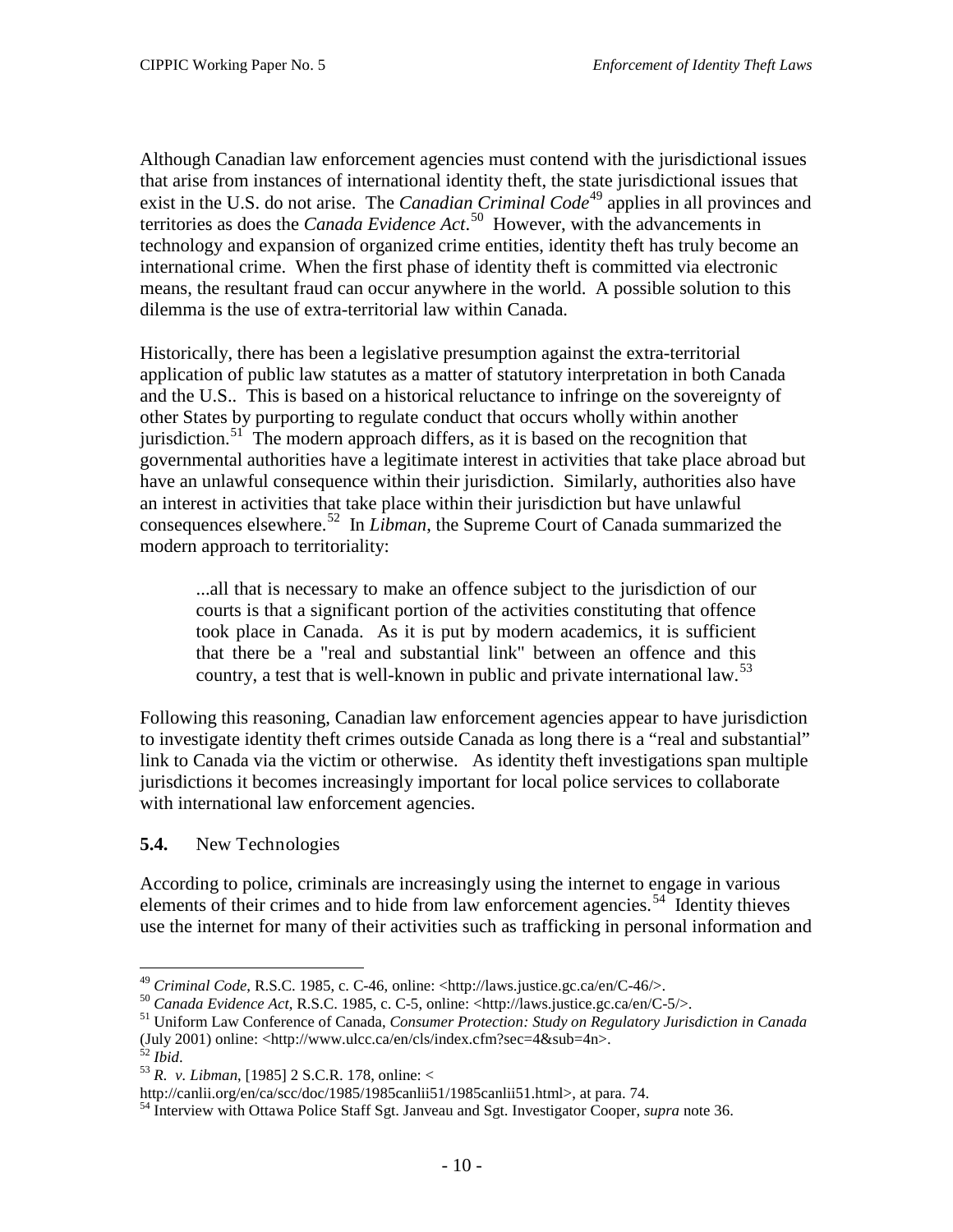credit card data. The internet affords identity thieves a great deal of anonymity, especially for the more technologically inclined thieves who use botnets (i.e., software robots) to hide their tracks. When identity thieves use new technologies, it is difficult for law enforcement agencies to discern a pattern of activity by an individual or group of individuals engaged in large-scale identity theft.<sup>[55](#page-14-1)</sup> Many identity theft cases will therefore go un-investigated because the chances of catching identity thieves on the internet are minimal in an unregulated borderless cyber space.<sup>[56](#page-14-2)</sup>

In North America, investigating identity theft in the age of new technologies is further hampered by the fact that not all agencies have trained staff to detect such criminal activity. Current police academy training does not appear to equip officers to deal with this level of sophistication.<sup>[57](#page-14-3)</sup> Even where police officers do receive the necessary training, technologically complex crimes will add to the time and cost of the investigation.

Collecting evidence is yet another problem associated with online identity theft. The evidence will generally consist of IP addresses used in certain time frames, server logs and emails. Simply understanding the evidence requires a certain amount of technological knowledge. The evidence also needs to be collected quickly because some of it, such as server logs, are only available for a limited period of time after which they are overwritten or automatically deleted.

## <span id="page-14-0"></span>**5.5.** Information Breeding and Related Crimes

A single piece of personal information may be used to create forgeries or to obtain additional pieces of information. For example, a driver's licence may be used to obtain credit cards and other pieces of "legitimate" identification. This phenomena – known as identity breeding – increases the difficulty of and time needed for identity theft investigations.

Identity theft can complicate the investigations of other crimes as well. For example, many offenders rely on forged and fraudulently obtained documents in order to conceal their real identity.<sup>[58](#page-14-4)</sup> Fraudsters use lost or stolen cards by trying to assume the appearance of the person on the card.

<span id="page-14-1"></span><sup>&</sup>lt;sup>55</sup> Michael J. Elston and Scott A. Stein, "International Cooperation in On-Line Identity Theft Investigations: A Hopeful Future but a Frustrating Present," 16<sup>th</sup> Conference of the International Society for the Reform of Criminal Law, Charleston, South Carolina, 6-10 December 2002, online: <http://www.isrcl.org/>.

<span id="page-14-2"></span><sup>&</sup>lt;sup>56</sup> Detective Bob Gauthier, Edmonton Police Service, in Janice Tibbetts, "Anti-fraud service swamped by victims of identity theft" *Ottawa Citizen* (5 July 2007), online:

 $\langle$ http://www.canada.com/victoriatimescolonist/news/story.html?id=58818fc0-15a0-4e82-8ab9d50db3fbf46f>.<br><sup>57</sup> Sameer Hinduja, "Perceptions of local and state law enforcement concerning the role of computer crime

<span id="page-14-3"></span>investigative teams" (2004) vol. 27, no. 3, *Policing: An International Journal of Police Strategies & Management* at 342.<br><sup>58</sup> Interview with Ottawa Police Staff Sgt. Janveau and Sgt. Investigator Cooper, *supra* note 36.

<span id="page-14-4"></span>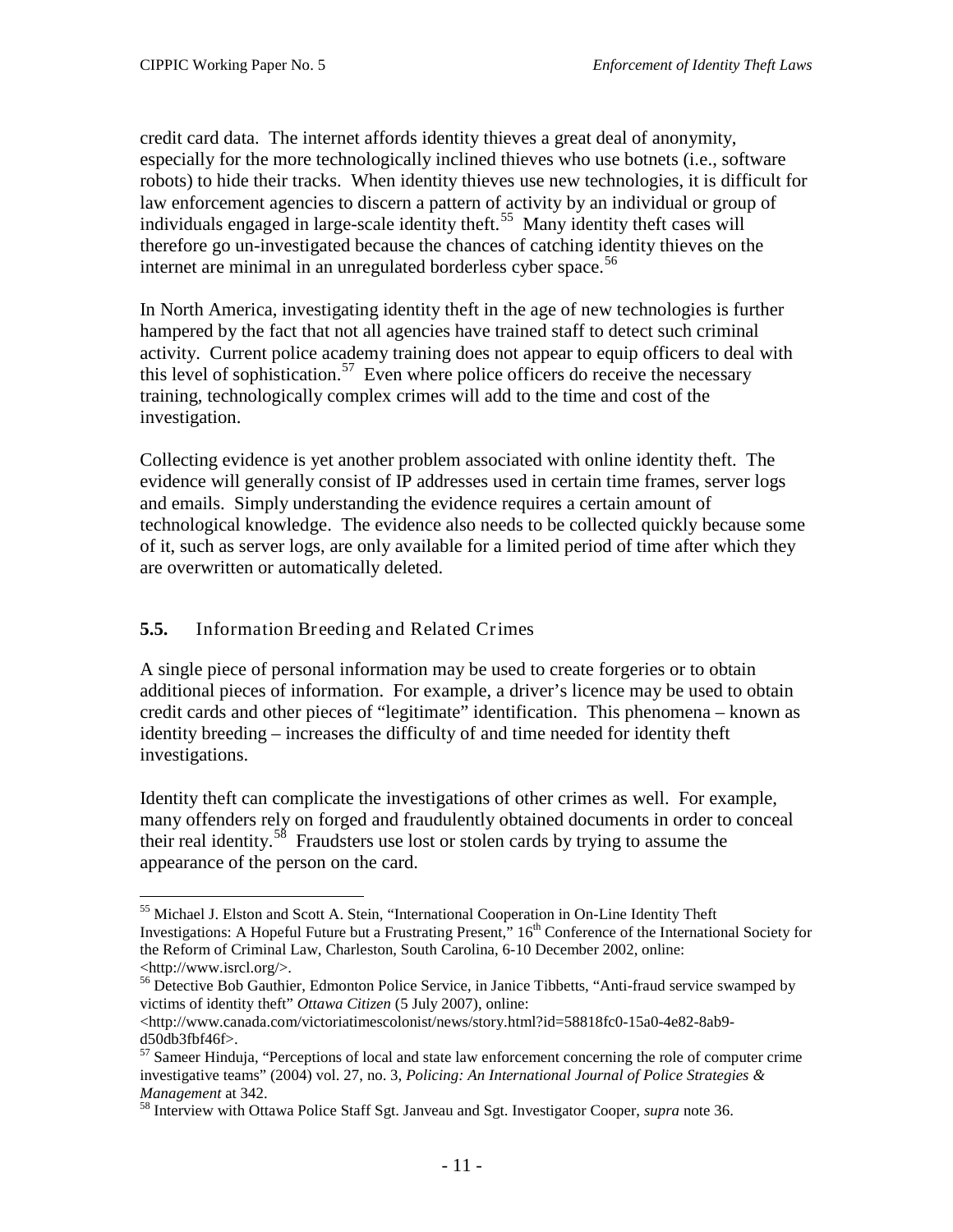Identity theft typically feeds into other frauds, as fraud is a "go-to ploy" for organized crime syndicates in Ontario.[59](#page-15-1) Many organized criminals are turning to the lucrative opportunities generated by identity theft and fraud to fund drug and other habits.<sup>[60](#page-15-2)</sup> These crime networks use the profits generated from identity theft and fraud to go to drugs, weapons, prostitution, loan sharking and lifestyle.<sup>[61](#page-15-3)</sup>

<span id="page-15-0"></span>**5.6.** Failure by Victims and Organizations to Report Theft and Fraud

In the U.S., the FTC reports that only 26% of victims report the incident of theft to the police. $62$  According to one investigator:

[I]t is difficult to determine the actual number of identity thefts because many victims do not report these crimes. Also, there is no single organization that handles identity theft complaints. Reports are made to multiple institutions such as government and police offices, credit bureaus and credit card companies. [63](#page-15-5)

In Canada, RECOL and PhoneBusters databases are valuable domestic investigative tools and can provide statistics on the different types of fraud. PhoneBusters reports that its call centre received at least 7,778 phone calls from identity theft victims last year, with estimated losses around \$16.3 million.<sup>[64](#page-15-6)</sup> The information in these databases, however, represents the incidents that are simply *reported* to these police initiatives and do not include the incidents of unreported theft. As such, they are not representative of fraud or identity theft rates in Canada. Various surveys estimate that the number of Canadians who have been victimized by identity thieves is between two million and four million. Experts, however, agree that there are no truly reliable statistics to measure the problem.[65](#page-15-7)

<span id="page-15-7"></span>2007), online: <http://www.canada.com/topics/news/national/story.html?id=26903be6-86d0-48f8-b91e-3ad34bee7206&k=99851> For a sampling of Canadian surveys on Identity Theft see:

<http://www.insurance-canada.ca/consinfohome/Ipsos--Concern-Identity-Theft-612.php>;

<span id="page-15-1"></span><sup>&</sup>lt;sup>59</sup> "Fraud a growing rip-off" *Ottawa Sun* (9 July 2007), online:<br><http://ottsun.canoe.ca/News/BreakingNews/2007/07/09/4326882.html>.

<span id="page-15-2"></span><sup>&</sup>lt;sup>60</sup> Inspector Barry Baxter, Royal Canadian Mounted Police Commercial Crime Branch, in Carly Weeks, "Weak penalties and crime's ease encourage drugs and arms dealers" *Vancouver Sun* (5 July 2007), online:<br><http://www.canada.com/vancouversun/news/story.html?id=c0e6ff40-b33d-4a8a-9e85-e16ebe21ca3f>.

<span id="page-15-3"></span><sup>&</sup>lt;sup>61</sup> Carly Weeks, "Lose your identity with a simple swipe of a card" *The Halifax Daily News* (4 July 2007),

<span id="page-15-5"></span><span id="page-15-4"></span>

online: <http://www.hfxnews.ca/index.cfm?sid=42071&sc=96>.<br><sup>62</sup> Newman and McNally, *supra* note 17 at 47.<br><sup>63</sup> David Canton, "Today's Business Law: Identity theft targeted" *The London Free Press* (29 October 2005), onlin

<span id="page-15-6"></span><sup>&</sup>lt;sup>64</sup> Nestor E. Arellano, "ID Theft on the rise in Canada, reveals survey" *ITWorldCanada.com* (18 June 2007), online: <http://www.intergovworld.com/article/302021160a010408005313808552df54/pg1.htm>. <sup>65</sup> Janice Tibbetts, "Identity-theft expert says seniors least-victimized age group" *Ottawa Citizen* (9 July

<sup>&</sup>lt;http://www.ipsos na.com/news/pressrelease.cfm?id=2871>;

<sup>&</sup>lt;http://www.competitionbureau.gc.ca/internet/index.cfm?itemID=2281&lg=e>.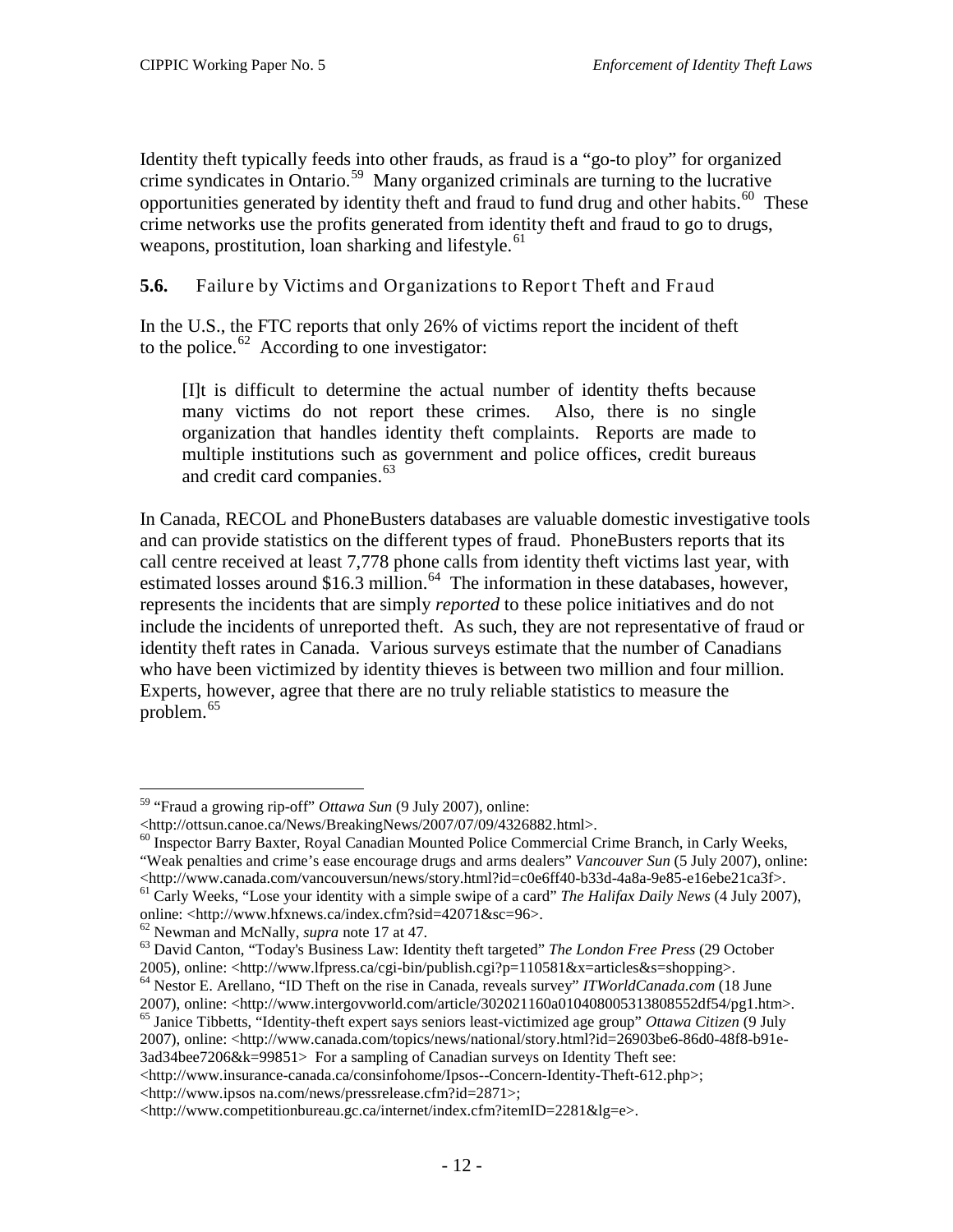It is estimated that debit and credit card fraud costs the Canadian economy about \$1 million a day.<sup>[66](#page-16-1)</sup> The Interact Association reported debit card fraud losses totalling 94.6 million in Canada in 2006 and Canadians reported \$291 million in Visa, MasterCard, and American Express fraud losses in 2006.<sup>[67](#page-16-2)</sup> RECOL and PhoneBusters are only scratching the surface of identity theft victim reports. So while PhoneBusters was created to counter the problem of telemarketing fraud, today it has come to operate as Canada's national response to identity theft by default because no other agency appears to be taking charge. $^{68}$  $^{68}$  $^{68}$ 

Retail stores and merchants, along with individual cardholders, also rarely report theft or misuse of a credit card or bank cards to the police.<sup>[69](#page-16-4)</sup> As well, other businesses often do not report suspect activities. Under-reporting of suspect activities, which could be linked to identity theft, "gives an incomplete image of the situation and may hamper efforts to protect the greater public good."<sup>[70](#page-16-5)</sup> While U.S. law aims to reduce this problem by requiring that organizations report suspicious activity, similar requirements do not exist in Canada. For example, businesses are not required by law to report when thieves hack into their data systems. It is clear that under-reporting represents a large barrier to the accurate collection of national and international statistics on identity theft.<sup>[71](#page-16-6)</sup>

## <span id="page-16-0"></span>**5.7.** Lack of Cooperation by Financial Institutions

Several participants in a recent U.S. survey lamented lack of cooperation of their financial institutions in the investigation of identity theft.<sup>[72](#page-16-7)</sup> According to American law enforcement officers, it is a constant struggle to get information from these institutions during the course of investigations. It seems that financial institutions become more cooperative only when they suffer a major loss due to the theft.

<span id="page-16-1"></span> <sup>66</sup> Inspector Barry Baxtor, Royal Canadian Mounted Police Commercial Crime Branch, in Janice Tibbetts and Carly Weeks, "Your name, wallet prey to ID thieves" *Vancouver Sun* (3 July 2007), online: \ttp://www.canada.com/vancouversun/story.html?id=3fcde748-2178-4bac-a41d-<br>f0cd0e6b23a1&k=41876> [Your name, wallet prey to ID thieves"].

<span id="page-16-3"></span><span id="page-16-2"></span><sup>&</sup>lt;sup>67</sup> *Ibid.*<br><sup>68</sup> Detective Sergeant Debbie Bell, PhoneBusters, in Janice Tibbetts, "Anti-fraud service swamped by victims of identity theft" *Victoria Times Colonist* (5 July 2007), online:

 $\langle$ http://www.canada.com/victoriatimescolonist/news/story.html?id=58818fc0-15a0-4e82-8ab9d50db3fbf46f> ["Anti-fraud service swamped"]. In our interview with Detective Sergeant Debbie Bell on May 31, 2007, she also suggested that there is often miscommunication and a misunderstanding of the role of PhoneBusters. A common misnomer is the belief that PhoneBusters investigates complaints. PhoneBuster's mandate is to collect information on mass marketing scams. This misnomer is not one that is simply held by the general public. A victim often calls PhoneBusters because the local police have directed them to the hotline to file an investigative report.  $69$  Newman and McNally, *supra* note 17 at 47.

<span id="page-16-6"></span><span id="page-16-5"></span><span id="page-16-4"></span><sup>&</sup>lt;sup>70</sup> Bi-national Working Group Report, *supra* note 18 at 47.<br><sup>71</sup> Criminal Intelligence Service Canada, 2005 Annual Report on Organized Crime in Canada: The *Organized Crime Marketplace in Canada, Criminal Markets, Financial, Identity Theft*, online: <http://www.cisc.gc.ca/annual\_reports/annual\_report2005/identity\_theft\_2005\_e.htm >. <sup>72</sup> Gayer, *supra* note 21 at 10.

<span id="page-16-7"></span>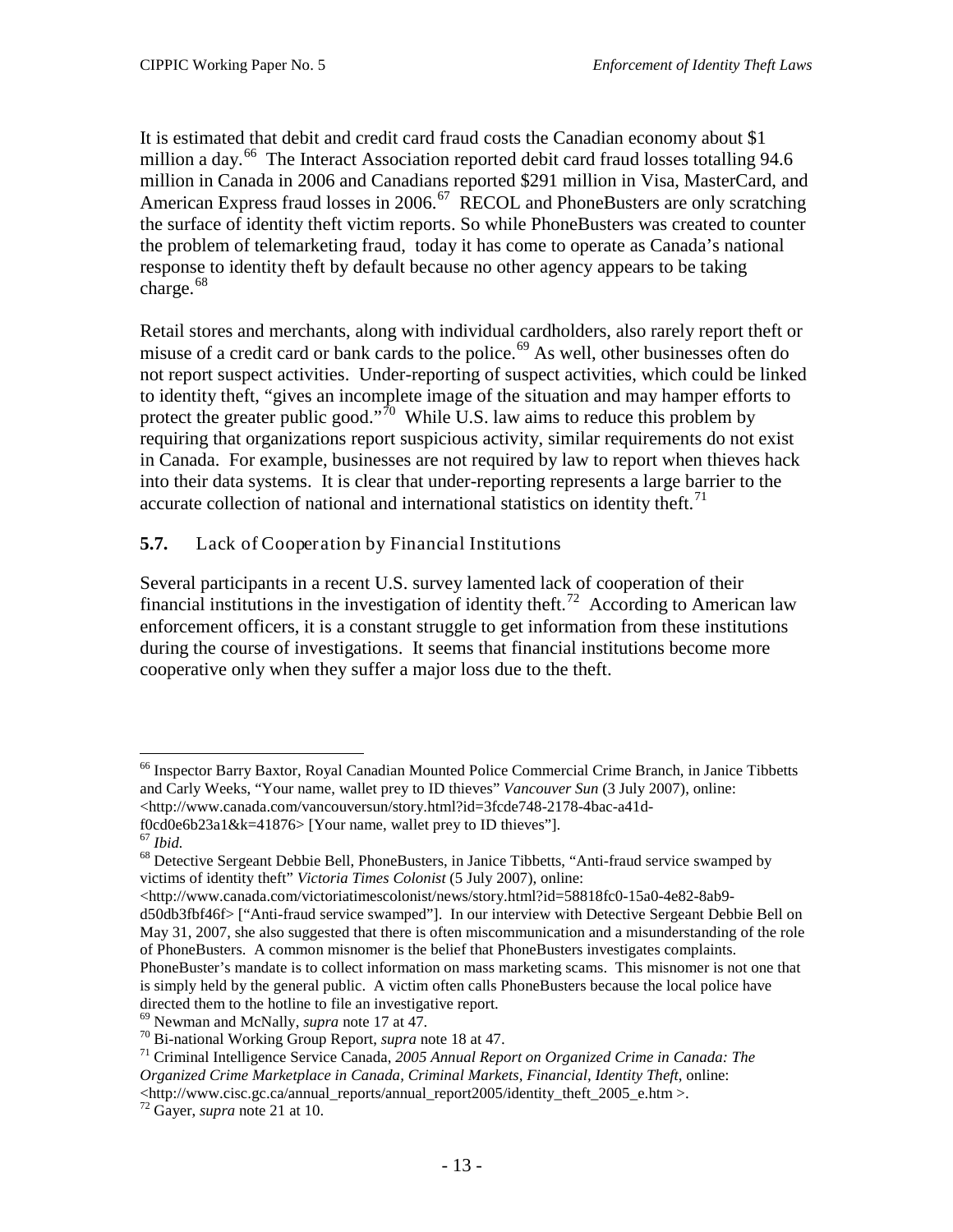Despite the fact that Canadian banks may have the best picture of the true scope of credit card and debit card fraud in Canada, they are not under any legal obligation to share information unless a court order is issued.<sup>73</sup> Banks typically notify the victim when they discover extraordinary account activity that suggests identity theft. If the activity is confirmed by the customer as fraudulent and the bank accepts this assertion, the bank may then ask the customer to file a police report on behalf of the bank, as the bank usually reimburses the victim for the financial loss they have suffered. When a bank notifies the police, there are usually more investigative leads.<sup>[74](#page-17-3)</sup> The Ottawa Police, for example, noted that banks tend to cooperate even when the amount of fraud is not significant.<sup>[75](#page-17-4)</sup> By contrast, some victims have accused the banks of not doing enough to monitor their files for suspicious movements or to assist them in investigating the alleged forgery or fraud.<sup>[76](#page-17-5)</sup> This seems to be supported by various local law enforcement agencies in Canada who have noted banks are often willing to "write off" identity theft as the cost of doing business.  $77$ 

<span id="page-17-0"></span>**5.8.** Limits on Sharing of Information for Investigatory Purposes

The Canadian Association of Chiefs of Police has called for greater access to federal and provincial government databanks for the purpose of validating identification documents.<sup>[78](#page-17-7)</sup> Privacy laws however place limits on the sharing of information among agencies in order to protect Canadians from the abuse of their personally identifiable information. Further examination of this issue is required in order to determine whether or how privacy laws can be structured so as to achieve their goals without unduly impeding law enforcement investigations relating to identity theft.

## <span id="page-17-1"></span>**5.9.** Lack of Resources to Investigate Identity Theft

The increase in identity theft investigation and prosecution over the last decade suggests that more law enforcement resources are being directed toward this problem. That said, identity theft investigations can be very expensive as they consume a lot of police time and resources. [79](#page-17-8) Law enforcement agencies may find it difficult not only to obtain needed resources but also to quantify in monetary and man power terms the resources devoted to identity crimes.<sup>[80](#page-17-9)</sup>

<span id="page-17-4"></span>

<span id="page-17-3"></span><span id="page-17-2"></span><sup>&</sup>lt;sup>73</sup> CanWest News Service (3 July 2007).<br><sup>74</sup> Interview with Ottawa Police Sgt. Harper, *supra* note 12.<br><sup>75</sup> Interview with Ottawa Police Sgt. Harper, *supra* note 12, and Ottawa Police Staff Sgt. Janveau and Sgt.<br>Investi

<span id="page-17-5"></span><sup>&</sup>lt;sup>76</sup> Interview with David Durand, a victim of identity theft, by CIPPIC staff (March 2007) and memo drafted by David Durand (4 May 2007).

<span id="page-17-6"></span><sup>77</sup> Detective Bob Gauthier, Edmonton Police Service, in "Your name, wallet prey to ID thieves," *supra* note 66. The article also recounted the story of Greg Ivany, a Canadian student who was a victim of debit card fraud. Ivany stated that the bank asked him not to contact the police because they did their own

<span id="page-17-7"></span>investigations. The bank told Ivany that if he contacted the police, it would hamper their investigation. <sup>78</sup> Canadian Association of Chiefs of Police, Resolution #10/2004, online: <http://www.cacp.ca/> [CACP Resolution].

<span id="page-17-8"></span><sup>79</sup> CIFAS, "Is Identity Theft Serious?, online: < http://www.cifas.org.uk/default.asp?edit\_id=556-56>. <sup>80</sup> Gayer, *supra* note 21 at 13.

<span id="page-17-9"></span>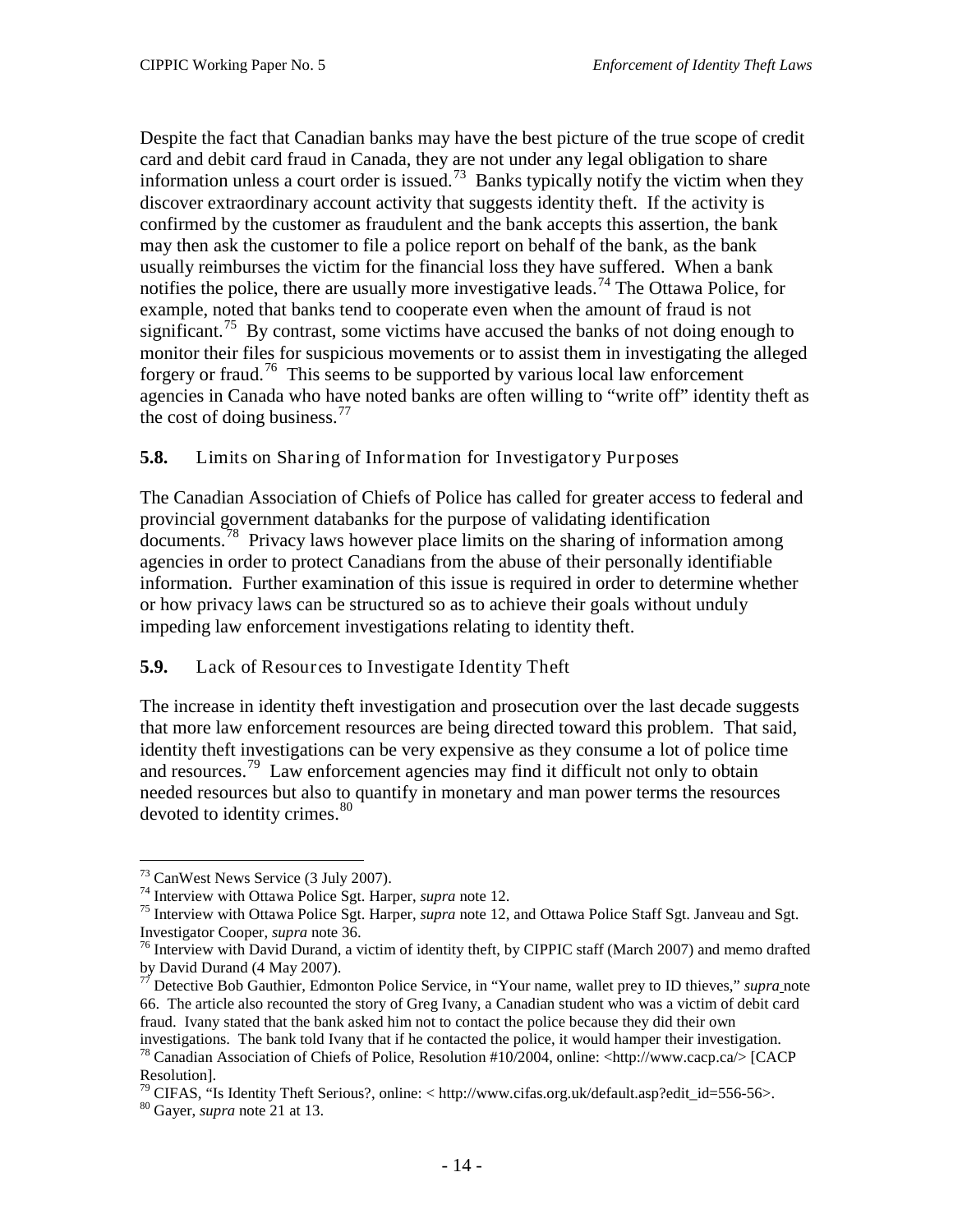Expenses can mount when criminal activity crosses jurisdictional boundaries. A single case may involve investigating hundreds of bank accounts and tracing a similar number of victims. In order investigate identity theft committed via electronic means, investigators need the appropriate tools such as specialized tracking software. These tools can be costly. Further, travel may be required to conduct interviews in other jurisdictions.

According to the offices interviewed in a recent U.S. survey, most police departments classify cases as "workable or un-workable"[81.](#page-18-0) A case is deemed un-workable when it has gone "cold". Given that most identity theft cases require roughly one month to investigate, cases become backlogged. $82^{\circ}$  $82^{\circ}$  The delays in discovering the initial theft and delays in investigating caused by case backlogs often means that cases go "cold" before officers can investigate.

One Canadian officer reported that an "easy" case takes about 100 hours of investigation whereas a "complicated" case can take in excess of 500 hours.<sup>[83](#page-18-2)</sup> The 2003 case of *R. v.* Lukian provides an example of the resource-intensiveness of such investigations. In this case, the main RCMP investigator spent 2,000 hours on the investigation.<sup>84</sup> As such, it is no surprise that an "extremely complicated" investigation can cost over \$1 million.<sup>[85](#page-18-4)</sup>

A lack of resources may lead police to refuse to investigate cases involving a loss if the amount is below a certain threshold.<sup>[86](#page-18-5)</sup> In the U.S., thresholds for justifying a criminal investigation can go as high as  $$100,000$ .<sup>[87](#page-18-6)</sup> No similar data is available for Canada. On a victim-by-victim basis, however, losses are often well below even the most minimal of police thresholds. Career criminals know about monetary thresholds and can generally avoid being investigated and prosecuted by keeping their fraudulent activity within these limits. Instead, they tend to target multiple victims.

Other considerations in deciding whether identity theft is investigated include the potential involvement of organized crime syndicates.<sup>[88](#page-18-7)</sup> For example, the Ottawa Police Organized Fraud Section does not investigate unless the fraud is "organized." Identity theft is often not limited to lone criminals. Instead, it is an increasingly important tool of

<span id="page-18-1"></span><span id="page-18-0"></span><sup>&</sup>lt;sup>81</sup> Gayer, *supra* note 21 at 15<br><sup>82</sup> *Ibid*. Edmonton Police Detective Bob Gauthier admits that there are "piles and piles" of identity theft files in his office that will never be investigated in "Anti-fraud service swamped", *supra* note 56.<br><sup>84</sup> *R. v. Lukian*, 2003 ABQB 989.<br><sup>85</sup> Interview with Ottawa Police Staff Sgt. Janveau and Sgt. Investigator Cooper,

<span id="page-18-3"></span><span id="page-18-2"></span>

<span id="page-18-5"></span><span id="page-18-4"></span><sup>&</sup>lt;sup>86</sup> This happened to a woman in Florida, who was told by local police that they would not investigate because the loss did not involve more than \$5,000. "Man sentenced to 14 years for ID theft" *Associated Press* (11 January 2005), online: <http://www.msnbc.msn.com/id/6813982/>. <sup>87</sup> Sullivan, *supra* note 16 at 161. 88 Newman and McNally, *supra* note 17 at ix.

<span id="page-18-6"></span>

<span id="page-18-7"></span>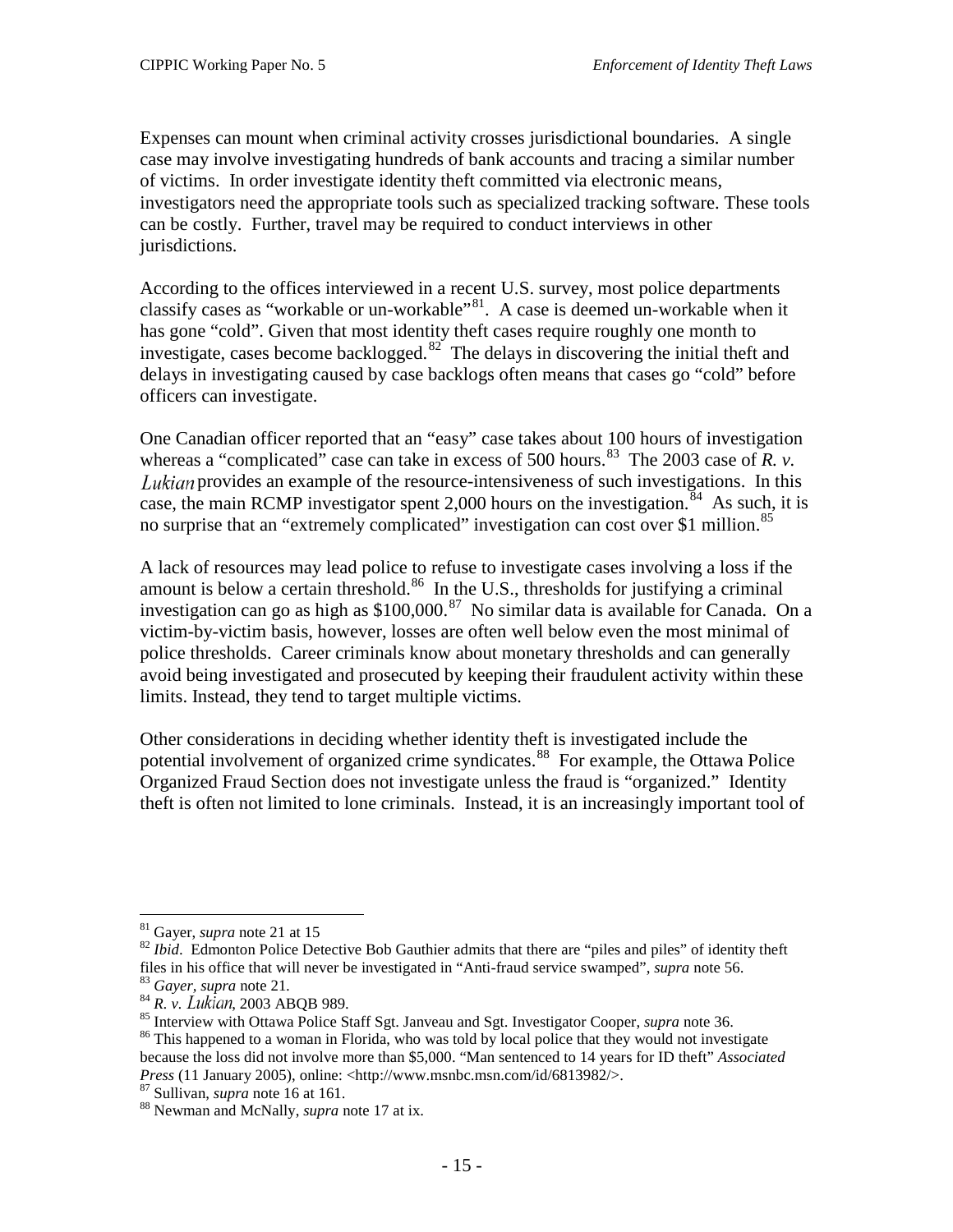criminal organizations. [89](#page-19-1) The Interac Association has noted that debit card fraud is increasingly perpetrated by organized groups of individuals.<sup>[90](#page-19-2)</sup>

#### <span id="page-19-0"></span>**5.10.** Lack of Training

Police need special training in order to be able to investigate identity theft crimes effectively.<sup>[91](#page-19-3)</sup> The exploitation of technology through phishing and the use of malware are expected to increase over time.<sup>[92](#page-19-4)</sup> When identity theft is committed via electronic means, specialized training is essential for law enforcement agencies to have any chance of success.

In Ontario, Subsection 135(1) of the *Police Services Act* [93](#page-19-5) gives the Lieutenant Governor in Council the power to make regulations prescribing standards for police services including standards for training and equipment provided to police officers. There is currently regulation mandating courses of training for members of the police force which require police officers to complete Basic Constable Training.<sup>94</sup> The Ottawa Police professes to be one of the best trained offices in North America. They are at the forefront of police training with cutting edge technology and equipment and a Professional Development Centre at Algonquin College that teaches specialized police training courses. The Ottawa Police has a high-tech crime unit which uses forensic techniques to investigate computer evidence.<sup>[95](#page-19-7)</sup>

For officers directly assigned to computer forensics and technological crimes investigations, other local law enforcement agencies may require intensive and ongoing training in forensic principles especially focused on the practice and analysis of existing and emerging technologies in computer systems, networking and internet technologies. Training to develop and maintain the skill sets of technology crimes unit members takes an average of four to six weeks per year. Such an undertaking requires both commitment and flexibility from the officers assigned to such units.<sup>[96](#page-19-8)</sup>

In response to these training issues, the Winnipeg Police Service is implementing an understudy program to ensure minimum training standards as well as an ongoing

<span id="page-19-3"></span><sup>91</sup> Criminal Intelligence Service Canada, "2005 Annual Report on Organized Crime in Canada", online:  $\leq$ http://www.cisc.gc.ca/annual\_reports/annual\_report2005/table\_of\_contents\_2005\_e.htm  $>$ . $^{92}$   $_{Hid}$ 

<span id="page-19-1"></span> <sup>89</sup> Public Policy Forum, *Public Policy Forum Roundtable on Identity Theft and Identity Fraud*, Ottawa (26 June 2003) at 12, online:

<sup>&</sup>lt;http://www.ppforum.ca/common/assets/publications/en/identity\_theft\_fraud.pdf>.

<span id="page-19-2"></span><sup>&</sup>lt;sup>90</sup> Interac Association, "Comments for the 2006 Review of Financial Sector Legislation" (June 2005), online: <http://www.fin.gc.ca/consultresp/06Rev\_16e.html>.

<span id="page-19-5"></span><span id="page-19-4"></span><sup>92</sup> *Ibid*. <sup>93</sup> *Police Services Act*, R.S.O. 1990, c. P.15, online: < http://www.e-

laws.gov.on.ca/DBLaws/Statutes/English/90p15\_e.htm>.

<span id="page-19-6"></span><sup>94</sup> *Courses of Training for Members of Police Forces*, O. Reg. 36/02, online:

<sup>&</sup>lt;http://www.canlii.org/on/laws/regu/2002r.36/20070614/whole.html>.

<span id="page-19-8"></span><span id="page-19-7"></span><sup>&</sup>lt;sup>96</sup> Winnipeg Police Service, "How can police agencies keep up with new technology?", (2005) vol. 67, Issue 1, Gazette, online: <http://www.gazette.rcmp.gc.ca/article-en.html?&article\_id=91>.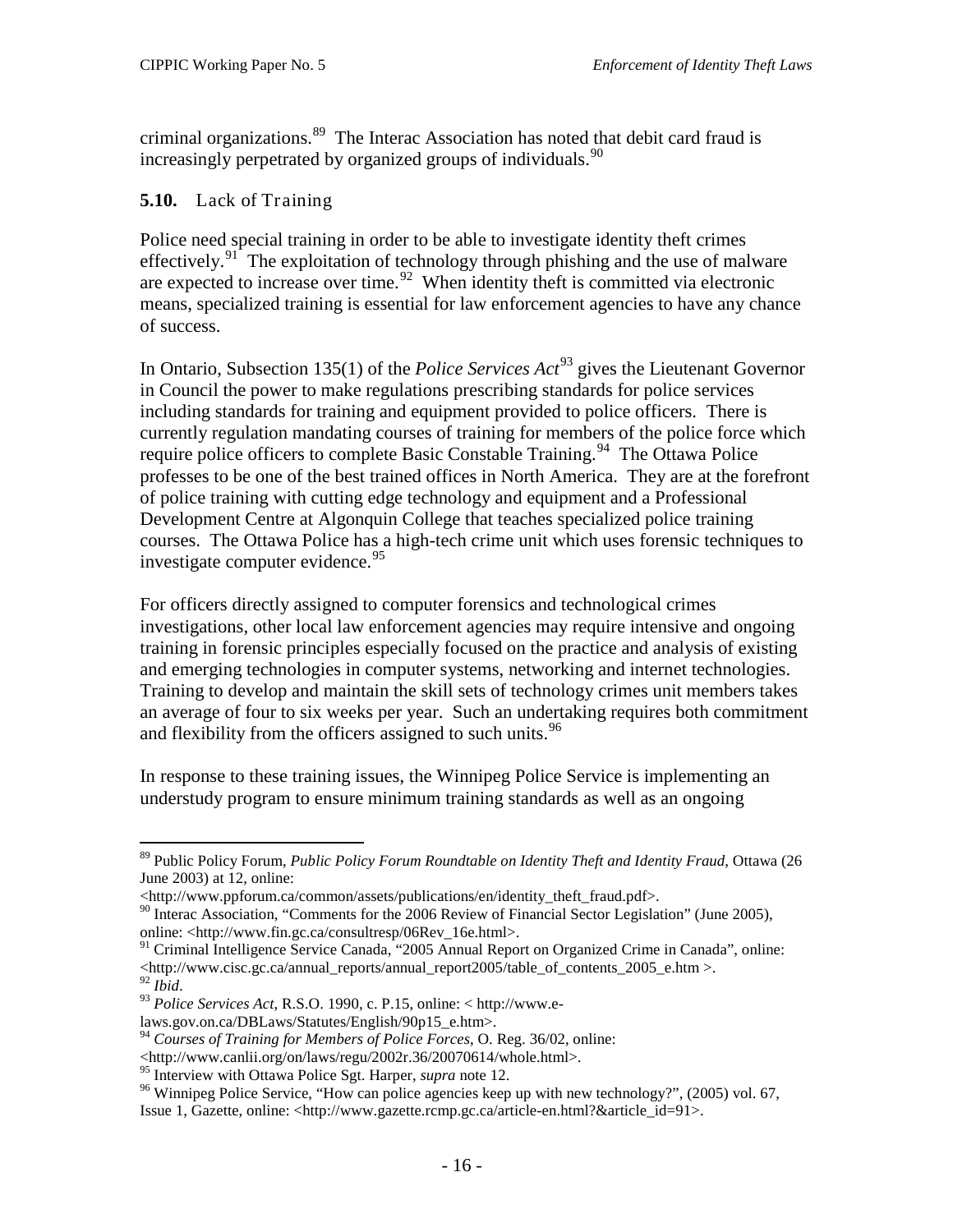professional development program for members assigned to technology crimes. It is also implementing online information resources and has plans to extend training to all police officers. The goal is to provide officers with a basic understanding of the current technologies, the evidence that can be obtained and the proper procedures in handling such evidence.

The Ottawa and Winnipeg Police Services are specific examples of good police training in Canada in technology and internet crime but not all police services provide comparable training.

## <span id="page-20-0"></span>**5.11.** Perceived Deficiencies in the Canadian Criminal Code

Law enforcement agencies point to perceived deficiencies in the *Canadian Criminal Code* (Code) as a key challenge faced in prosecuting identity theft crimes.<sup>[97](#page-20-2)</sup> Offences involving identity theft are typically prosecuted under *Code* sections outlawing various forms of fraudulent activity. The most commonly cited problem is the lack of an offence for possession of identification documentation or personal information with fraudulent intent. Police must instead prove that the documentation or information was a*ctually* used to commit an offence before they can arrest a suspect. The exception to this is the possession of stolen credit cards.<sup>[98](#page-20-3)</sup> In 2004, the Canadian Association of Chiefs of Police called upon the federal government to "clearly define identity theft in the *Canadian Criminal Code* and enact a provision making it an offence to possess multiple pieces of identification."[99](#page-20-4) The Department of Justice has been considering a number of possible amendments to the *Code* in order to address these perceived deficiencies.

## <span id="page-20-1"></span>6. **SENTENCING AND DETERRENCE**

According to anecdotal evidence from police forces and elsewhere, prison sentences for identity theft are so low that they deter enforcement agencies from spending the time and effort necessary to obtain convictions.<sup>100</sup> One recent article suggests that punishments in Canada are relatively light because the crime is not violent.<sup>[101](#page-20-6)</sup> The article recounts examples of identity thieves who were prosecuted by the criminal justice system and received a "slap on the wrist". By way of example, in December 2005, an Edmonton woman was jailed for seven days for being caught with the credit card numbers of 3,300

 <sup>97</sup> See CIPPIC Working Paper on *Legislative Approaches to Identity Theft* for more on this issue.

<span id="page-20-3"></span><span id="page-20-2"></span><sup>98</sup> See *Canadian Criminal Code*, s. 342(3), which states, "Every person who, fraudulently and without colour of right, possesses, uses, traffics in or permits another person to use credit card data, whether or not authentic, that would enable a person to use a credit card or to obtain the services that are provided by the issuer of a credit card to credit card holders is guilty of [….] an indictable offence and is liable to imprisonment for a term not exceeding ten years; or [....] an offence punishable on summary conviction.<br><sup>99</sup> CACP Resolution, *supra* note 78.

<span id="page-20-5"></span><span id="page-20-4"></span><sup>&</sup>lt;sup>100</sup> Interview with Ottawa Police Staff Sgt. Janveau and Sgt. Investigator Cooper, *supra* note 36. Email communication with Brent Grover, Corporate Information and Privacy Advisor, Ministry of Management Services, Government of British Columbia, in PIAC Report, *supra* note 2 at 34. <sup>101</sup> "Anti-fraud service swamped", *supra* note 68.

<span id="page-20-6"></span>